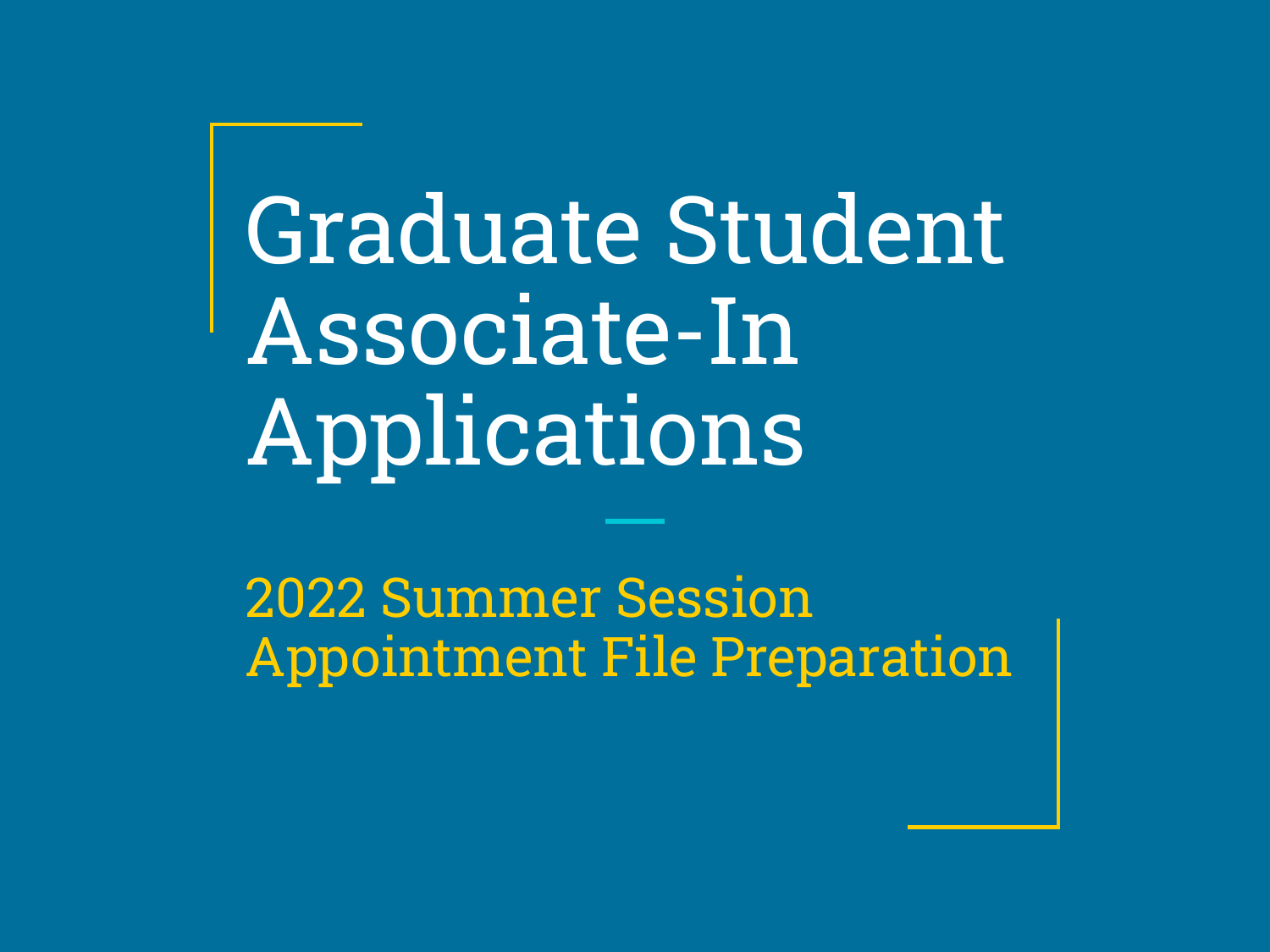**Kacy Cashatt** (Music - End) Graduate Employment Coordinator

Graduate Division **Contacts** 

**Laura Jimenez** (A - Muir) Graduate Employment Coordinator

For questions, please submit a ticket to [Services & Support](https://support.ucsd.edu/services)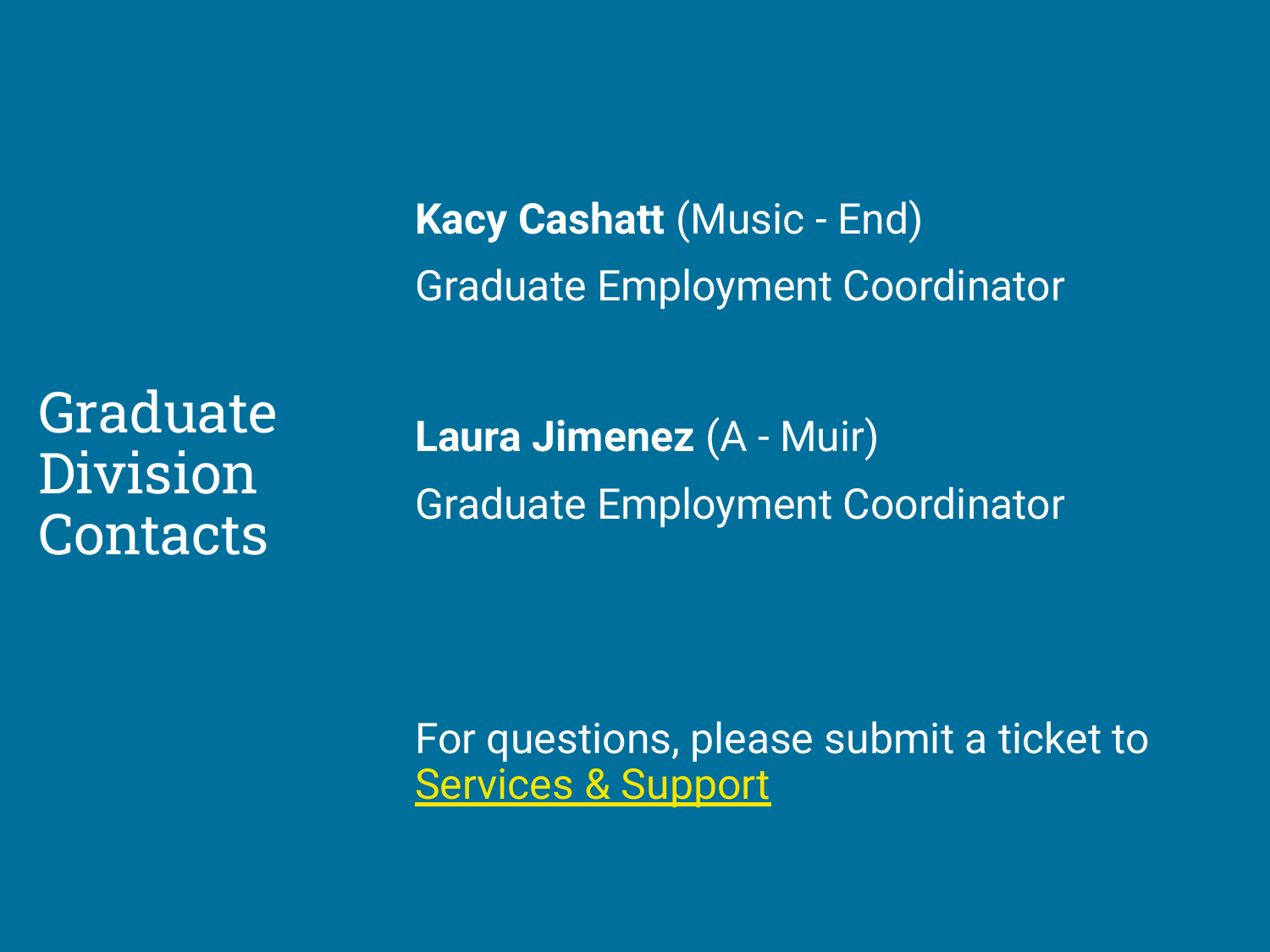

Topics and Agenda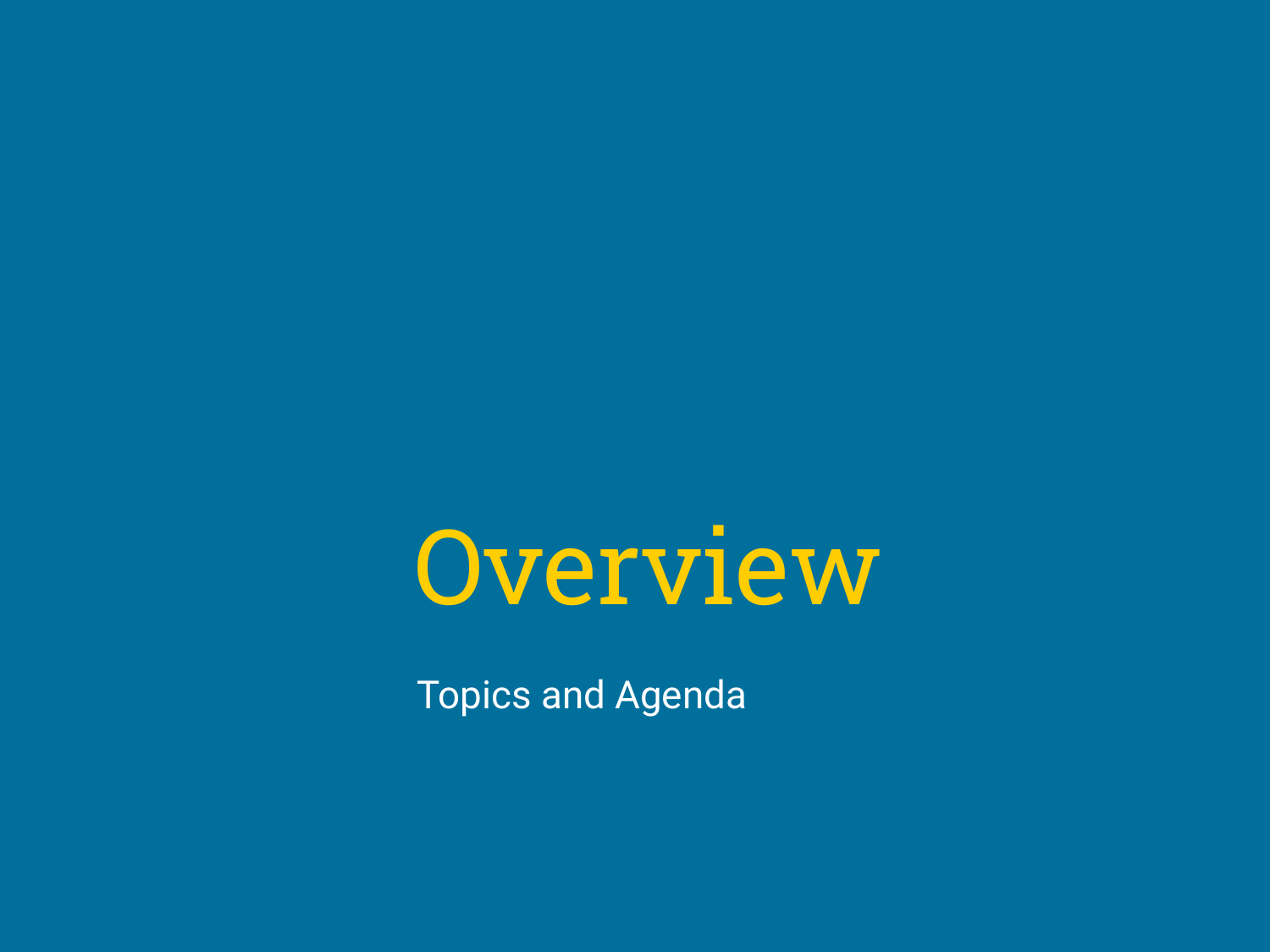## Agenda

- Academic Senate Policy
- Graduate Division Policy and Academic Eligibility
- Submission guidelines
- Resources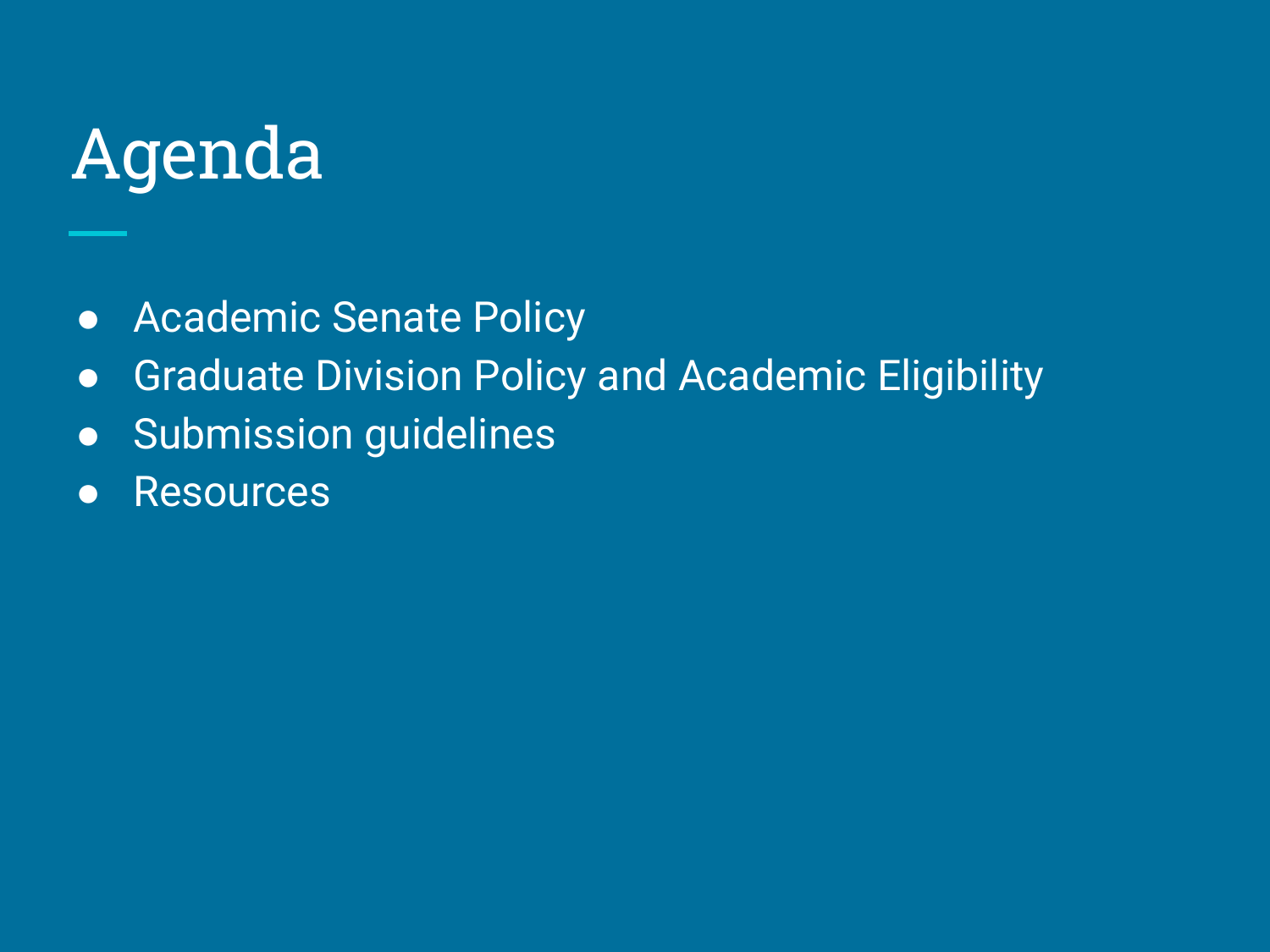About this Information **Session** 

• By the end of the session: ○ Know where to find the policies ○ Understand submission guidelines • Goal: submit complete files, that meet the requirements, so that candidates can be reviewed and appointments can be made in time for the start of instruction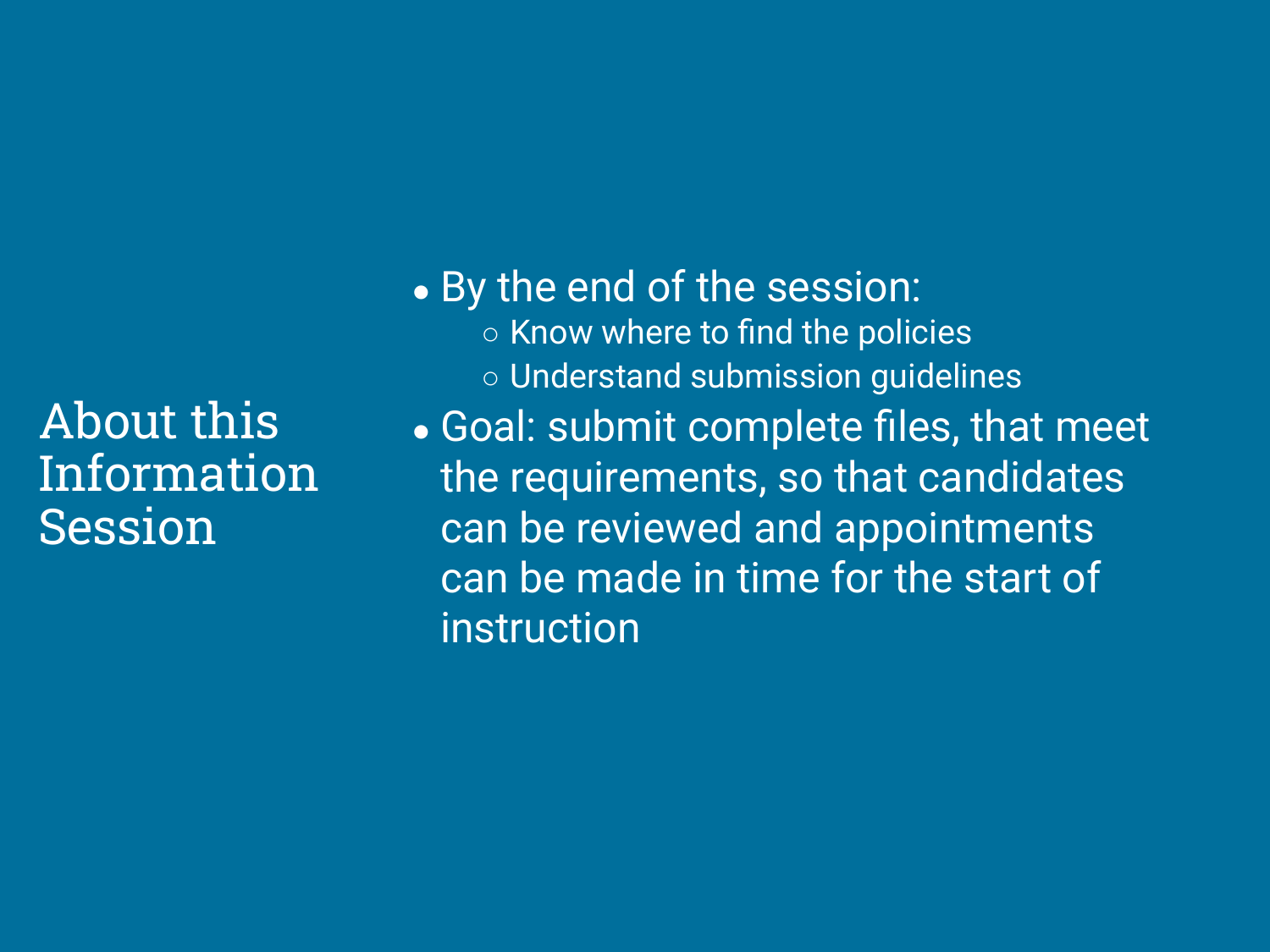About this Information Session

This is a supplement session to information that is already published online.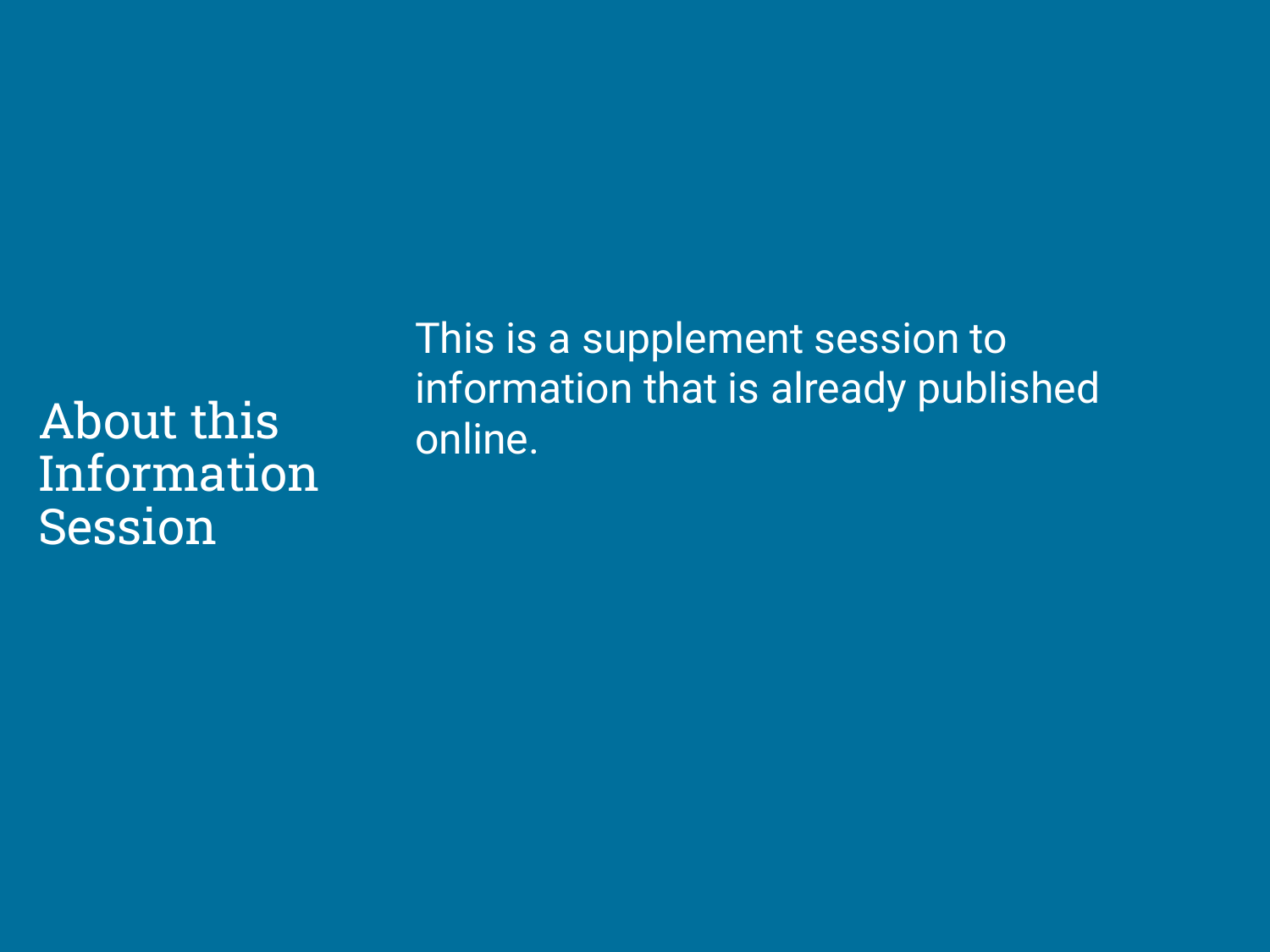# Appointments by Term

In the last 3 years, on average, there were between 30-50 Associate-In applications per quarter.

 $Fall = 39$ Winter = 43 Spring = 38

Total = 120

\_\_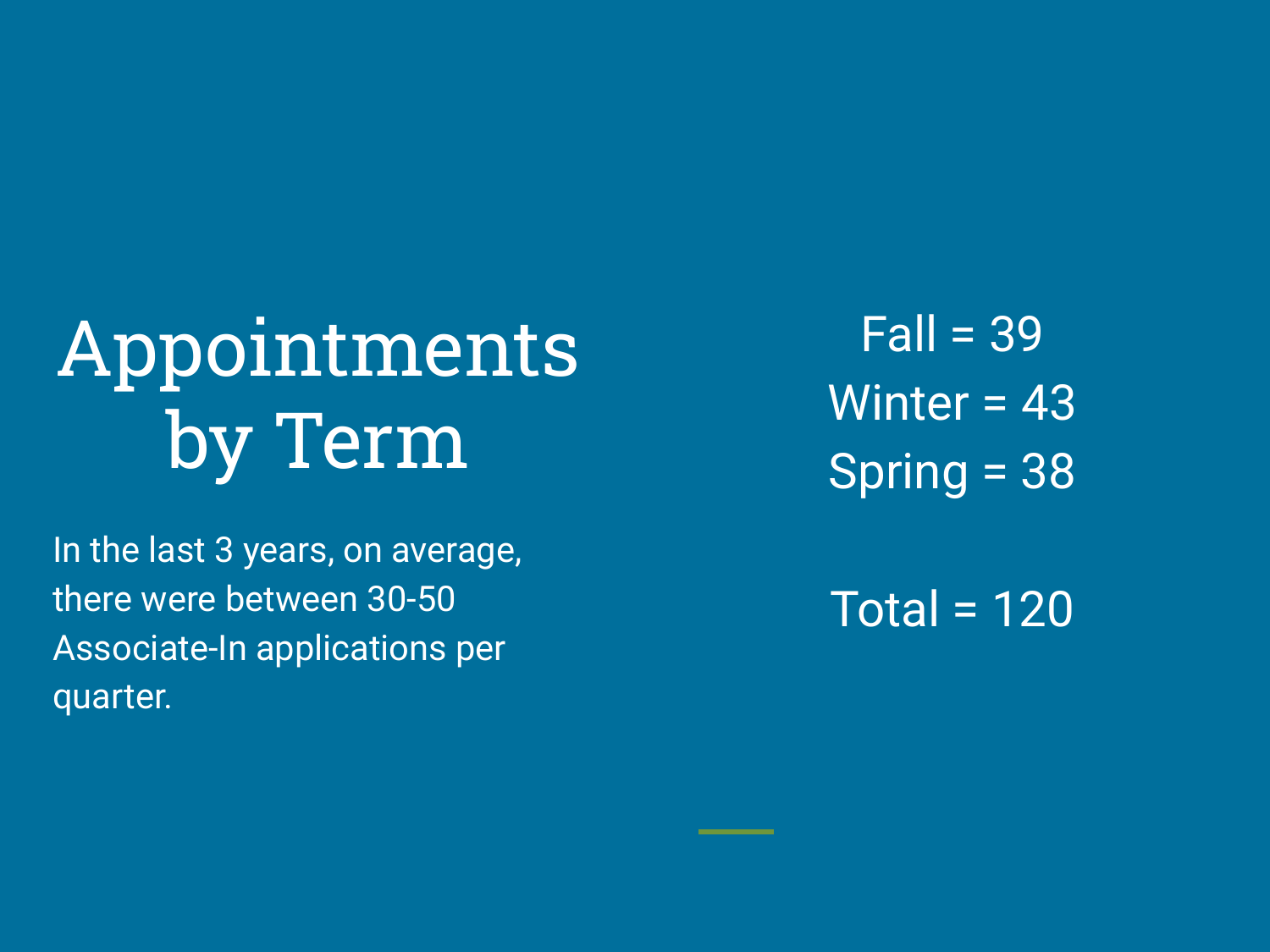

#### Last Year's Summer Appointments- a new record!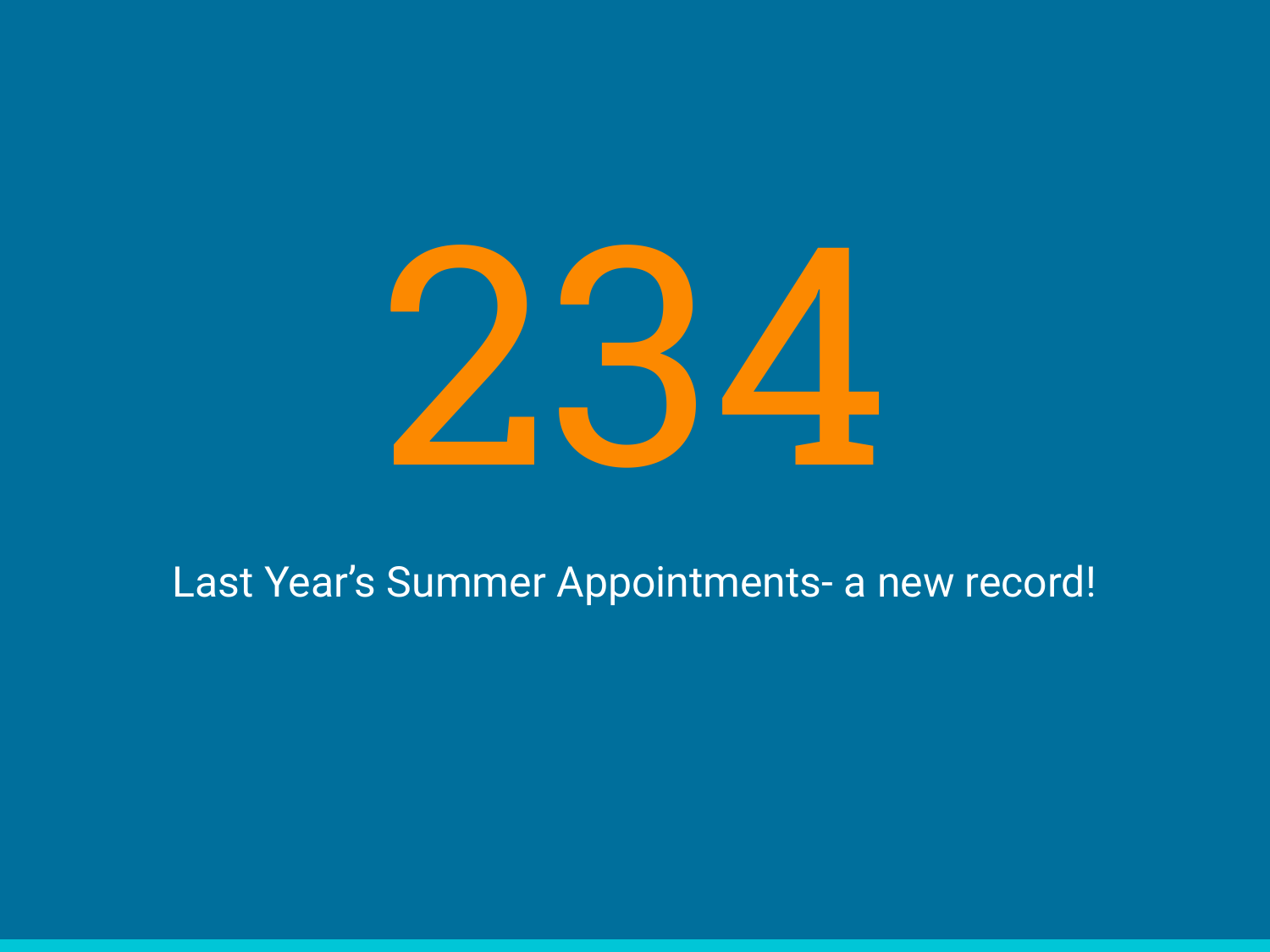Associates-In (Teaching a Course)

- The Educational Policy Committee (EPC) is the authorized body on policies regarding Associates-In (AIs)
- EPC delegated review and approval authority to the Dean of Graduate Division in 2009
- Undergraduates benefit from unique expertise of graduate students
- **Graduate students gain supervised** teaching experience in their field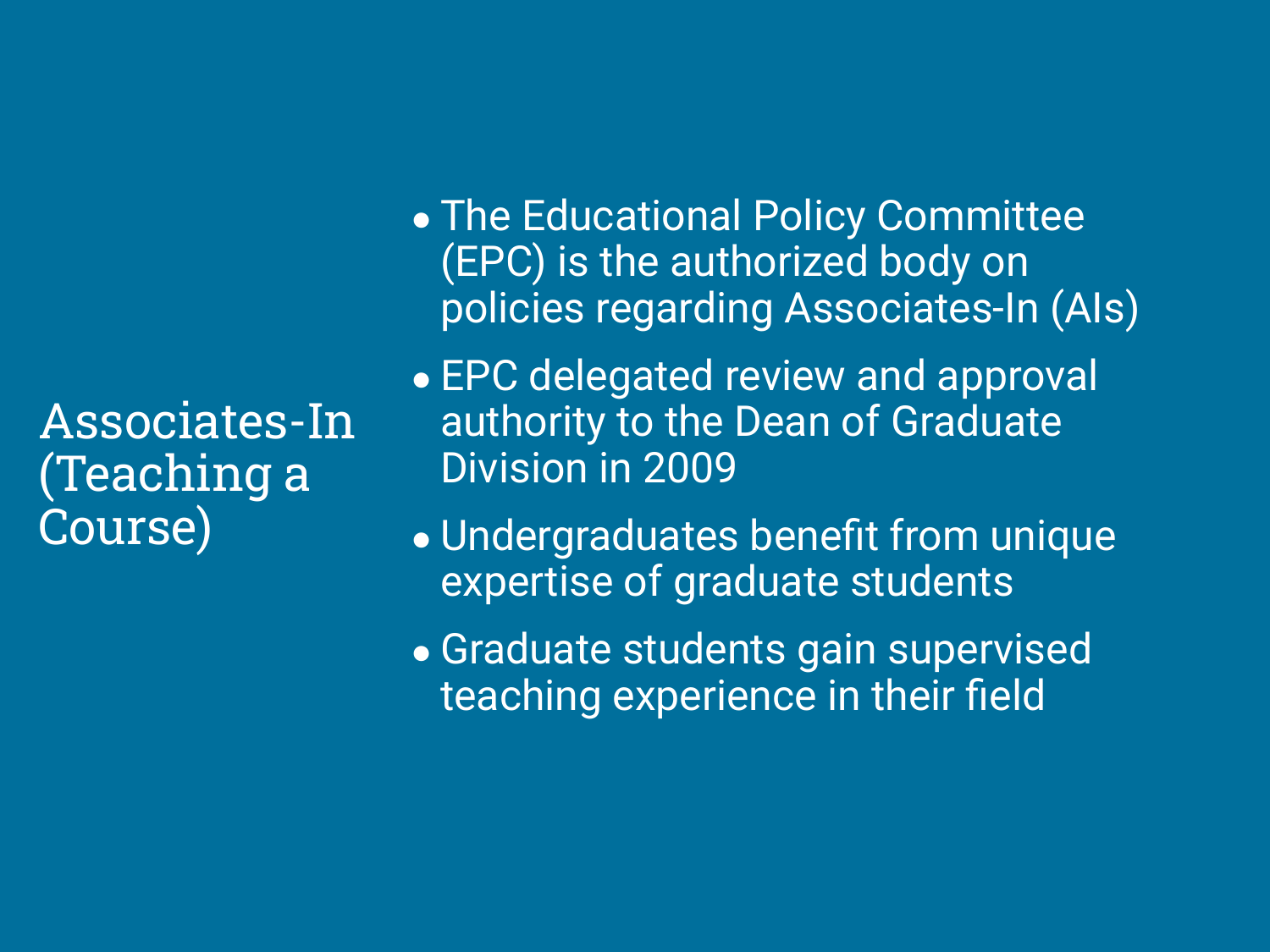Graduate Division Review **Priorities** 

- Quality of instruction for undergraduate students
- Training and mentorship for graduate students
- Alignment with Academic Senate policy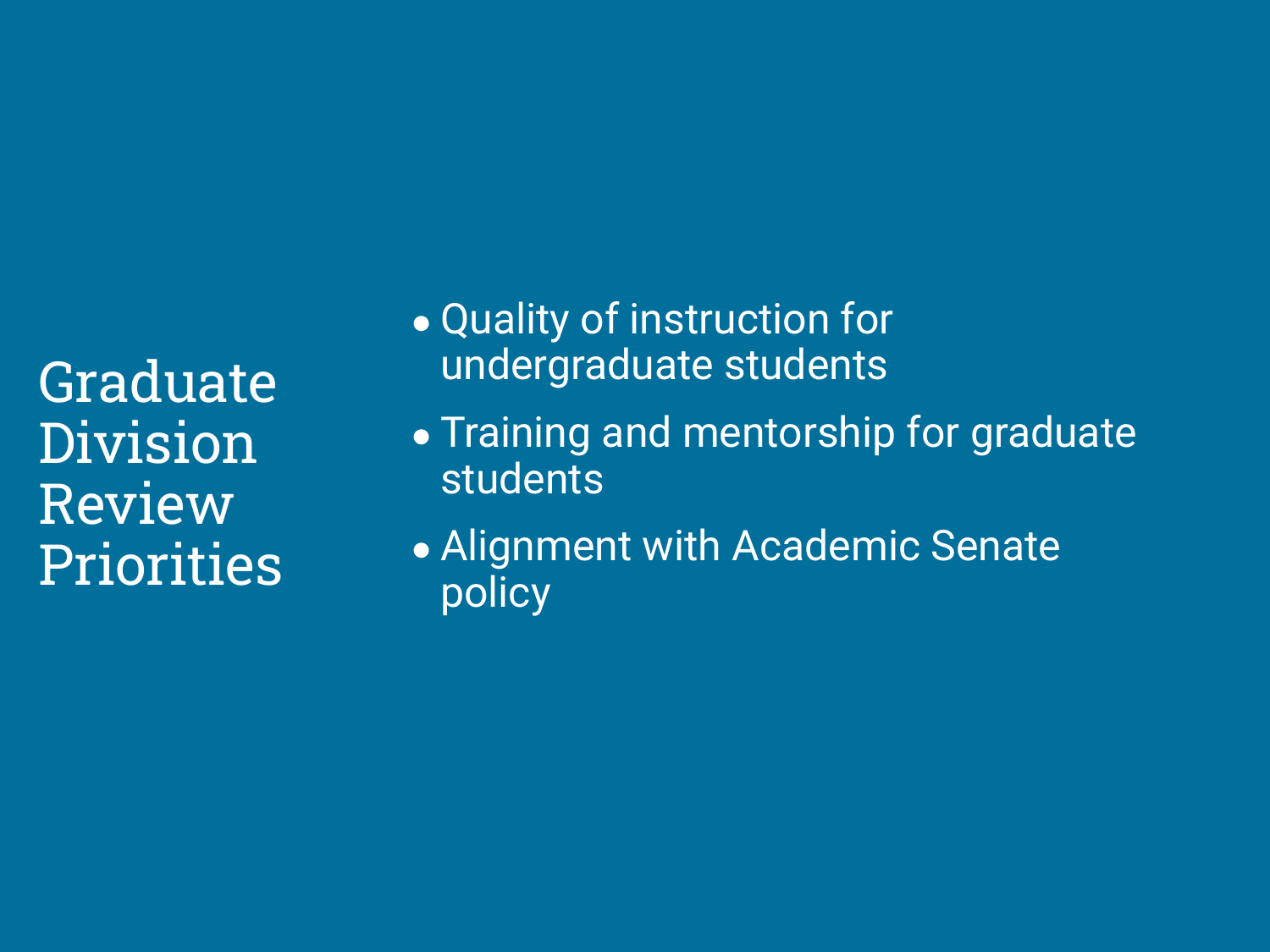Policy for Associate-In to Teach Upper-Division Courses

Educational Policy Committee, UC San Diego Academic Senate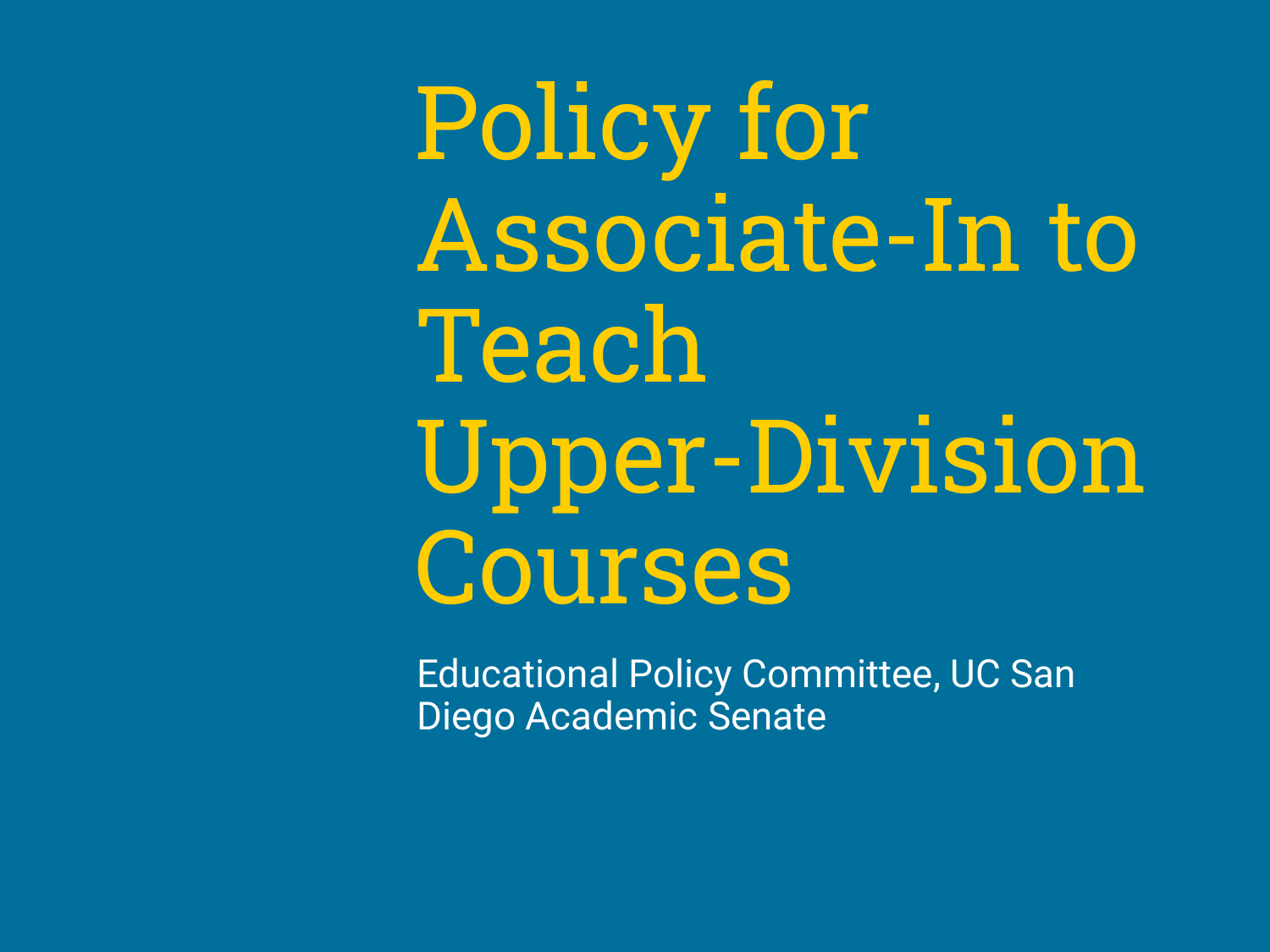Applicability of Associates-In 1. The appointment is not intended as a means of graduate student support or as a regular means for replacement of faculty

#### 2. The appointment either

- a) Provides and opportunity for undergraduate students to benefit from the unusual talents or unique expertise of advanced graduate students
- b) Is used as a substitute for a faculty appointment only when it is impossible to make an appropriate temporary faculty appointment, or
- c) Provides graduate students with an opportunity to obtain supervised teaching experience within his or her field of expertise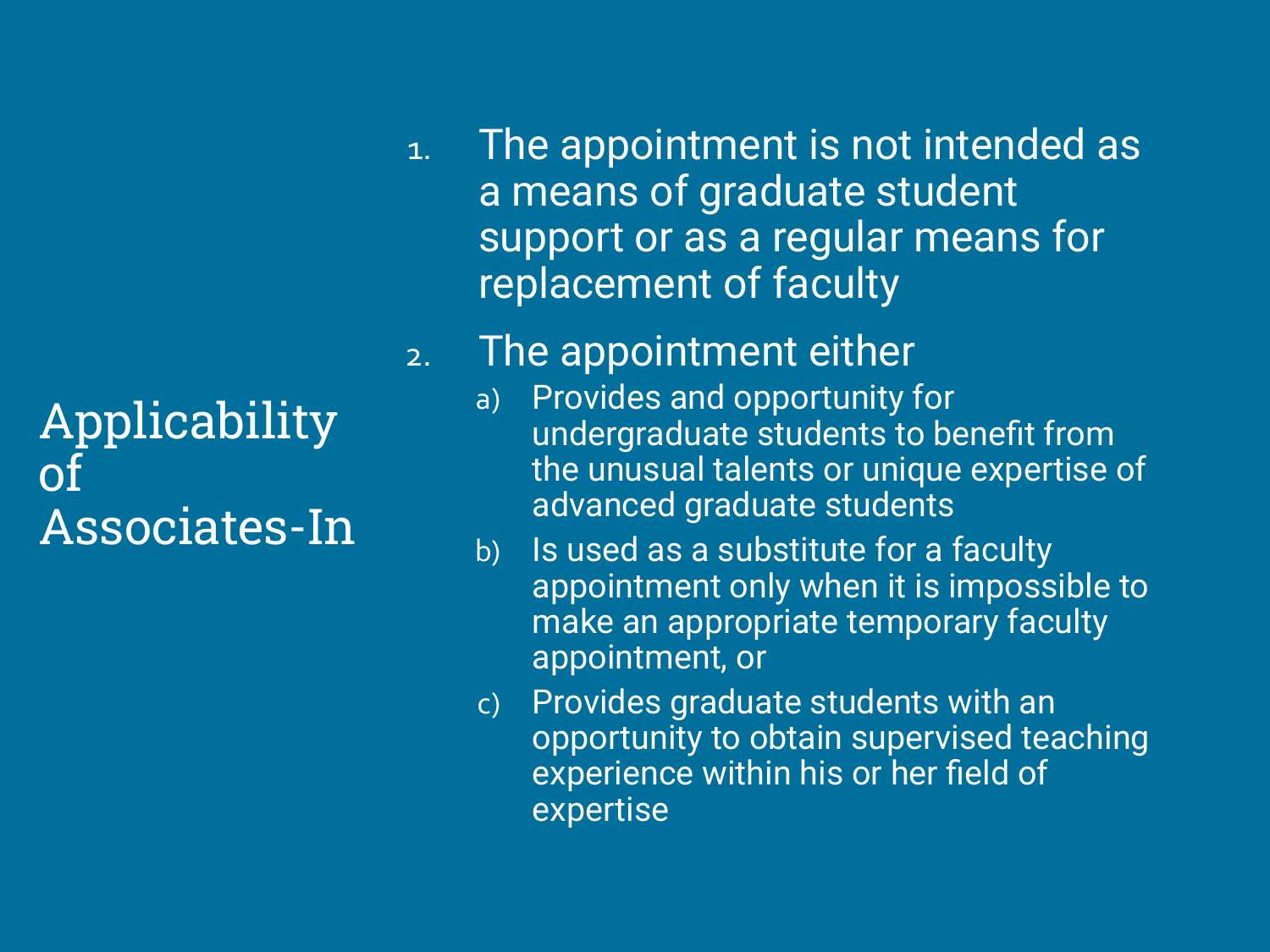### Qualifications Required

- 1. A student proposed for appointment must have demonstrated expertise in teaching
- 2. A student proposed for appointment must have specialized training in the subject matter
- 3. A graduate student must have advanced to candidacy at UC San Diego prior to submission of the request for appointment to Associate-In
- 4. A graduate student must be selected to teach in an area closely related to the area of his or her primary expertise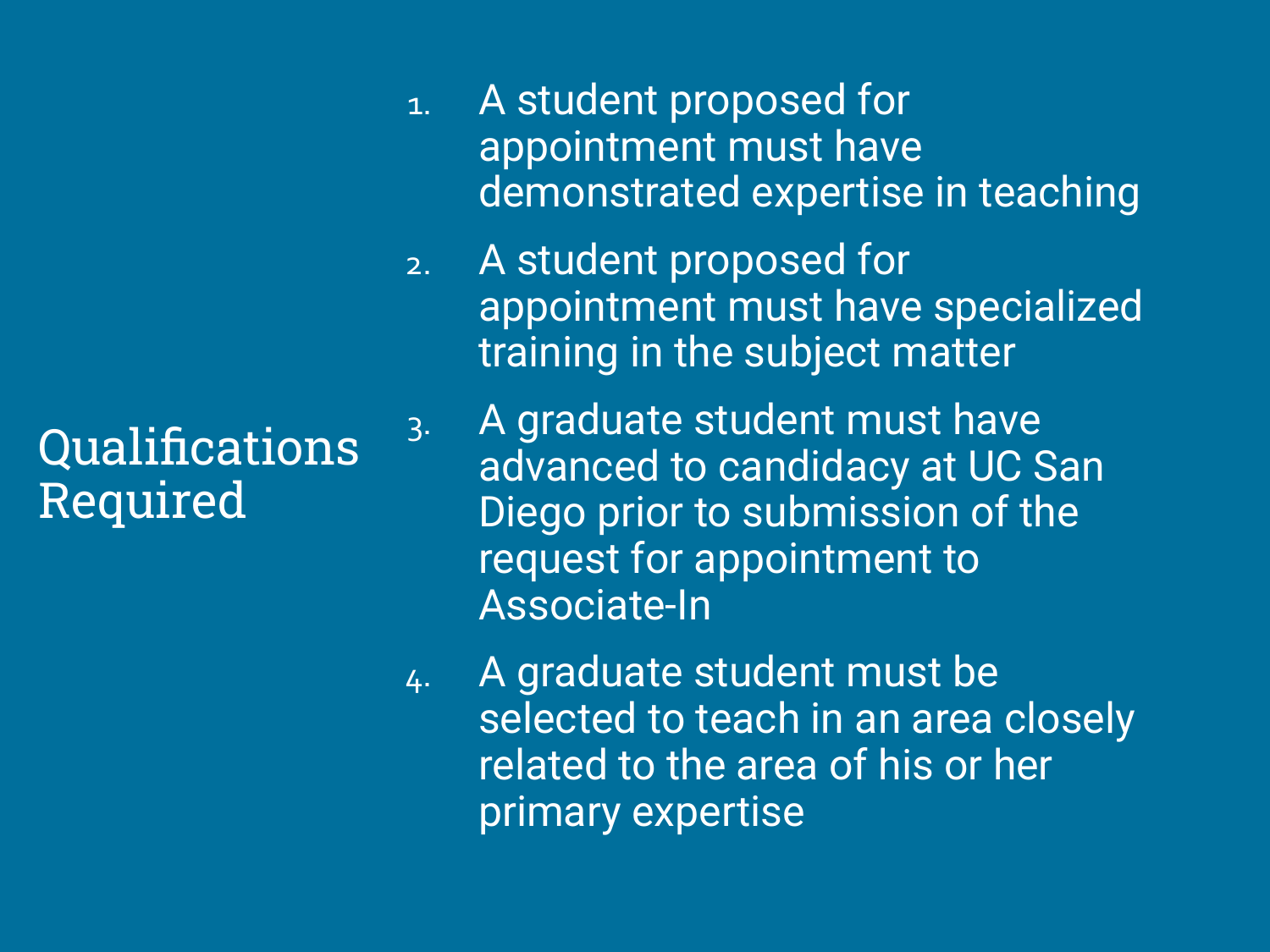### Qualifications Required (continued)

- 5. The candidates must have at a minimum either:
	- a) Successfully served (as evidenced by evaluations on file) as Teaching Assistants in the department or program area in which they would be appointed as Associate-In or,
	- b) Successfully completed specialized training in instruction (such as that provided by the [Teaching+Learning Commons])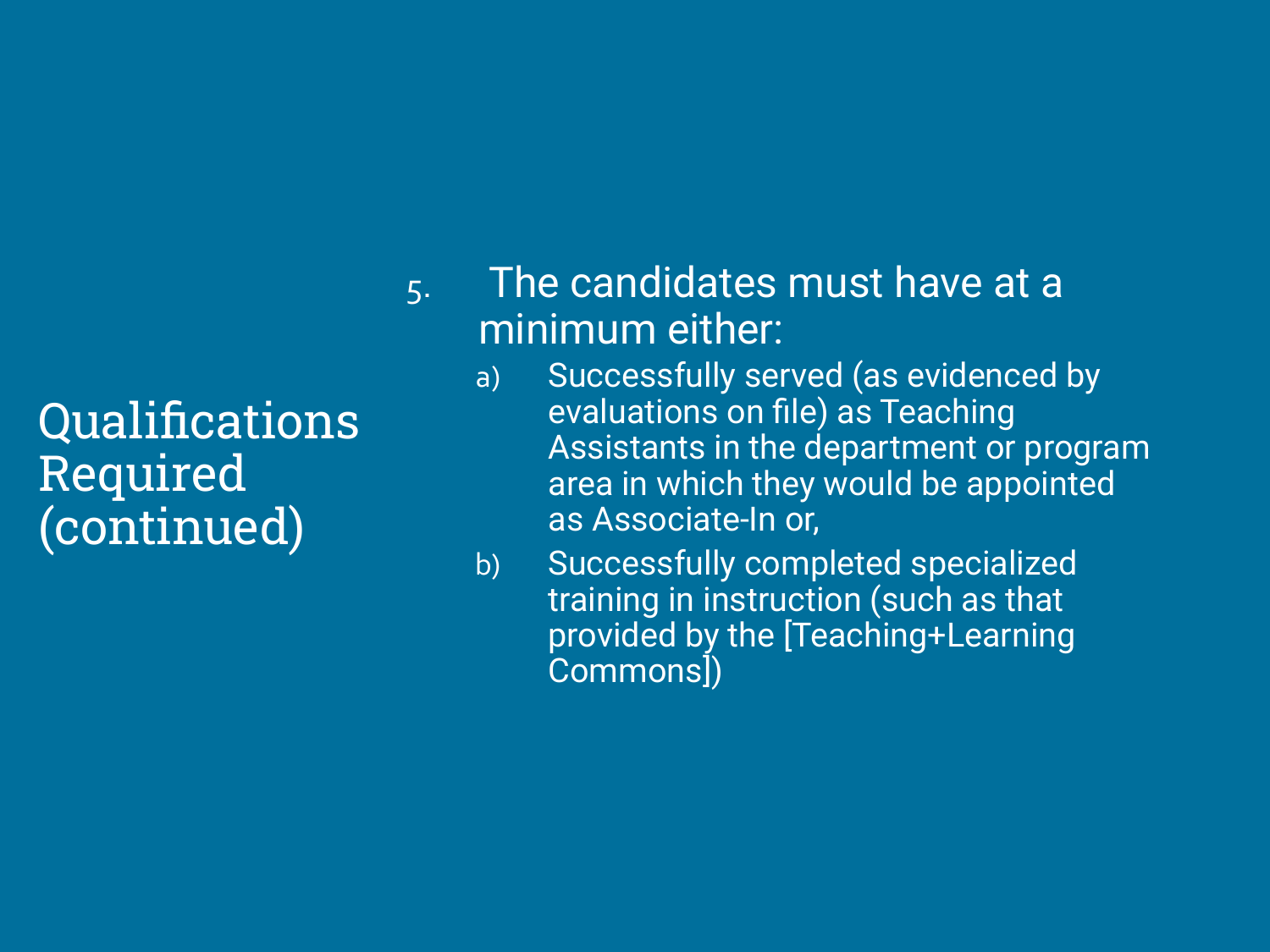#### Oversight and Mentoring

- 1. Courses taught by AIs must have been approved by EPC.
- 2. The department chair or program director or a faculty designee will be responsible for oversight of an appointed AI and will be required to act as a mentor to the student. The mentor will:
	- a) Provide assistance related to subject matter and instruction
	- b) Meet with the AI at regular intervals during the term
	- c) Observe the AI in the classroom during the term to provide helpful criticism and assistance
	- d) At the end of the quarter, submit to EPC, through the department chair or program director, a written assessment of the AI's teaching performance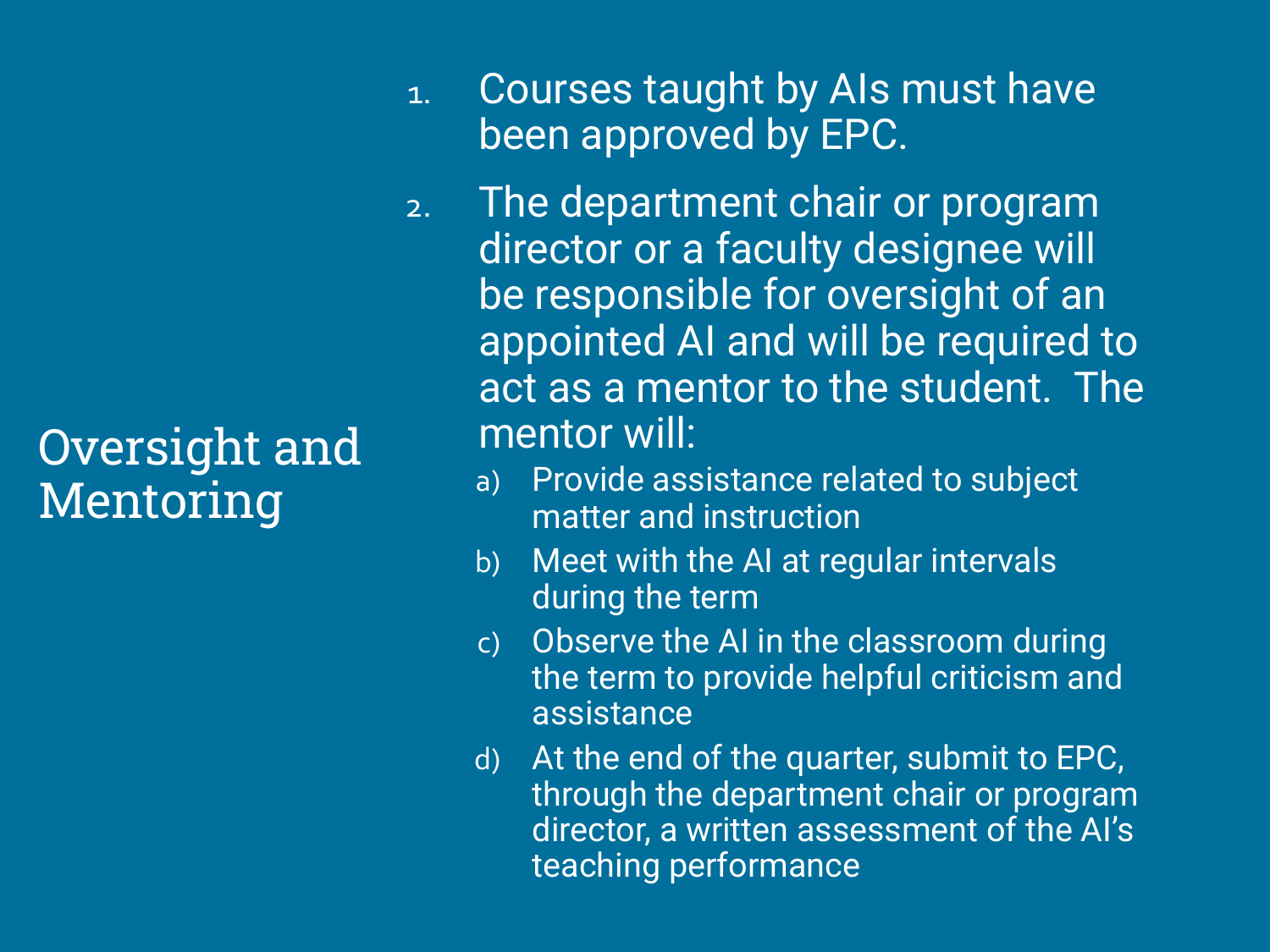#### Limitations on Serving

- 1. Graduate students may serve as an Associate-In no more than three (3) times during their career at UC for upper division courses nor for more than one course in a single quarter (**not counting Summer Session**).
- 2. The limit on upper division AI appointments in any academic year will be 10% of the upper division courses (not counting 197, 198, 199 courses) taught in the department or program during the prior year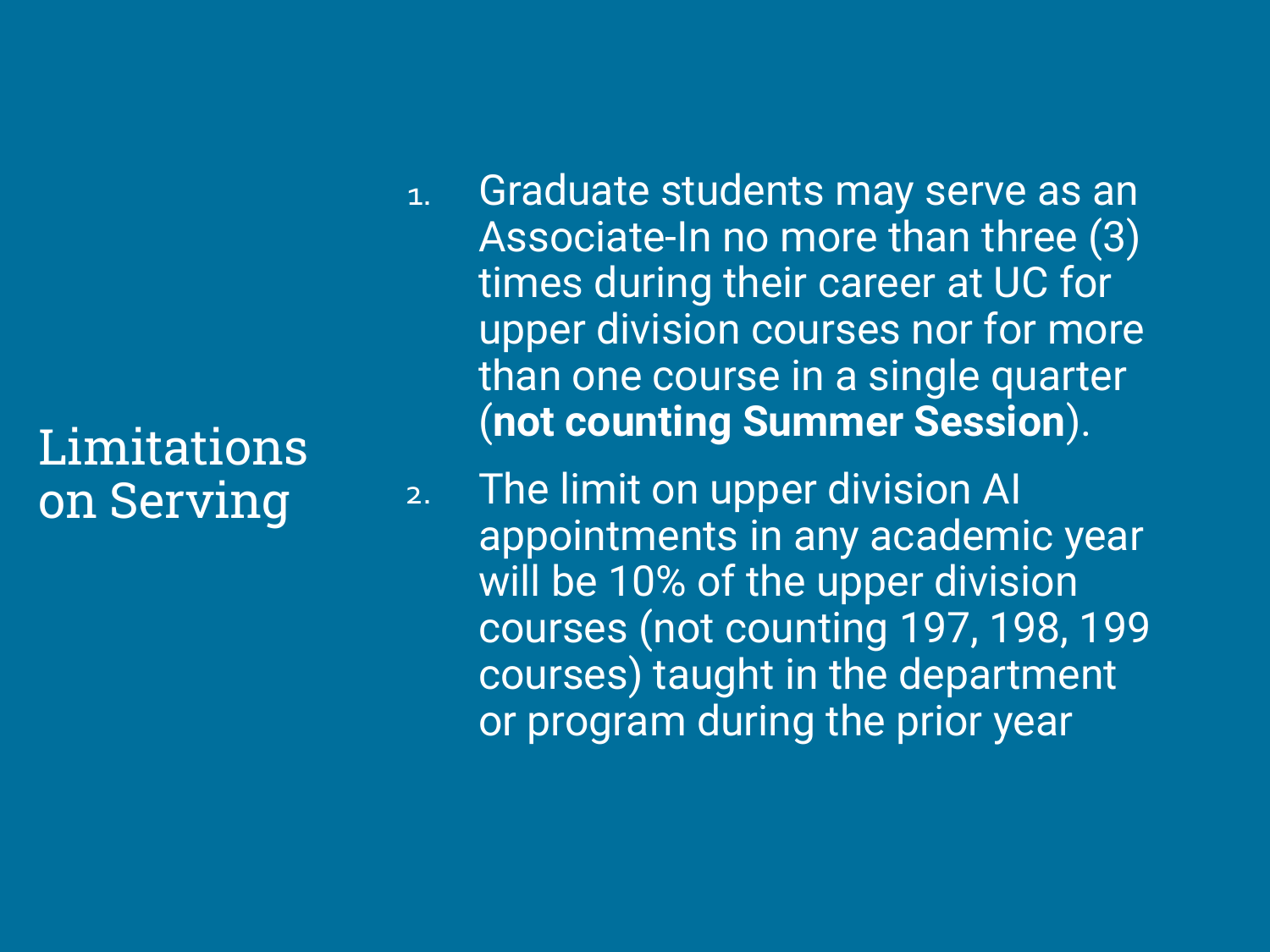Deadlines for Application

1. Applications must be received to the Academic Senate Office 4 weeks prior to the start of the quarter in which a course is to be taught.\*

\*In order for applications to be reviewed by Academic Senate, and meet the 4-week deadline, nomination files should be submitted to Graduate Division NO LATER THAN 6 weeks prior to the start of instruction.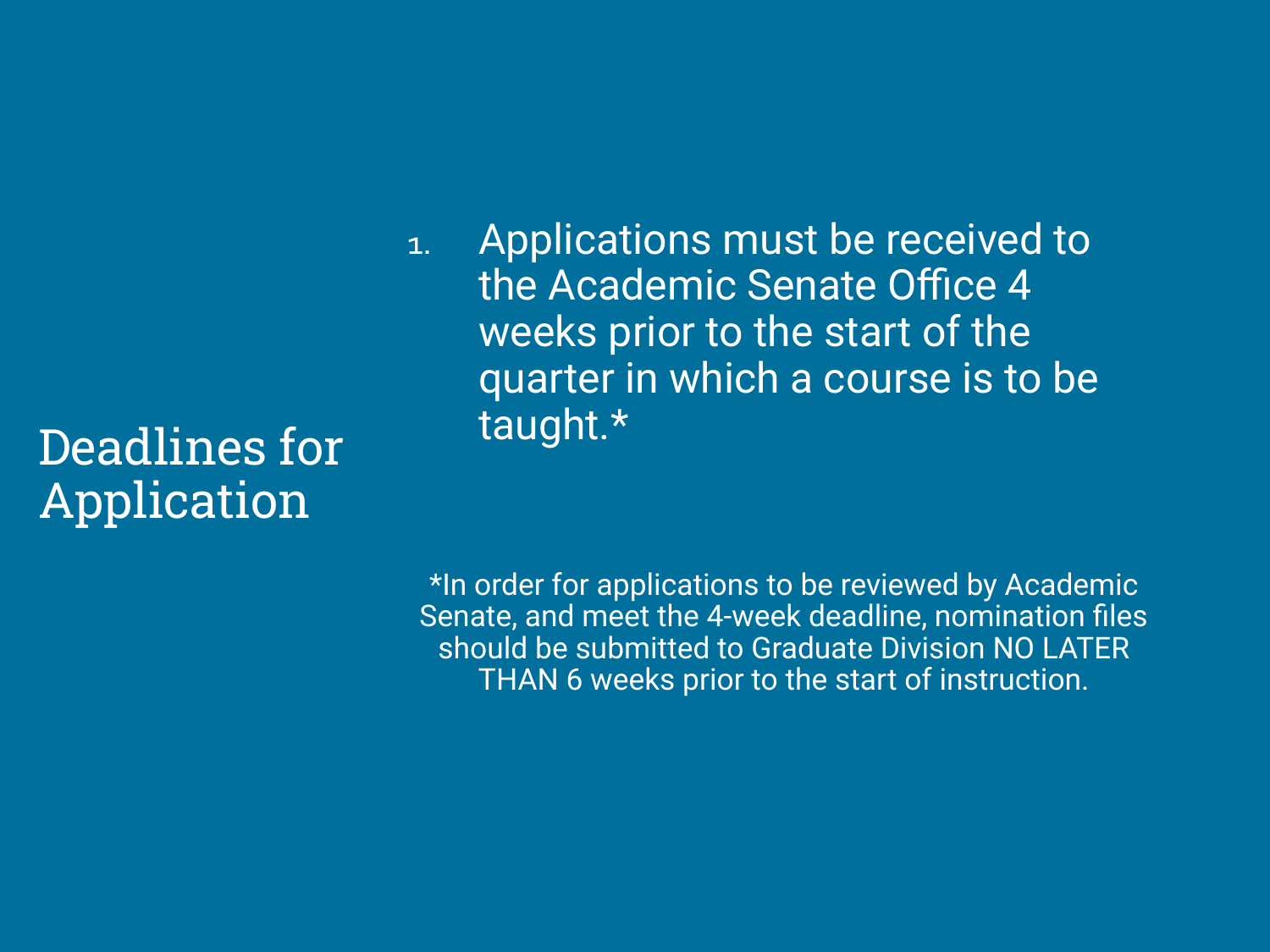# Upper-Division: May 16, 2022

## Lower-Division: May 23, 2022

Deadlines: Summer 2022 Upper- and Lower-Division Courses Applications due to Graduate Division for timely processing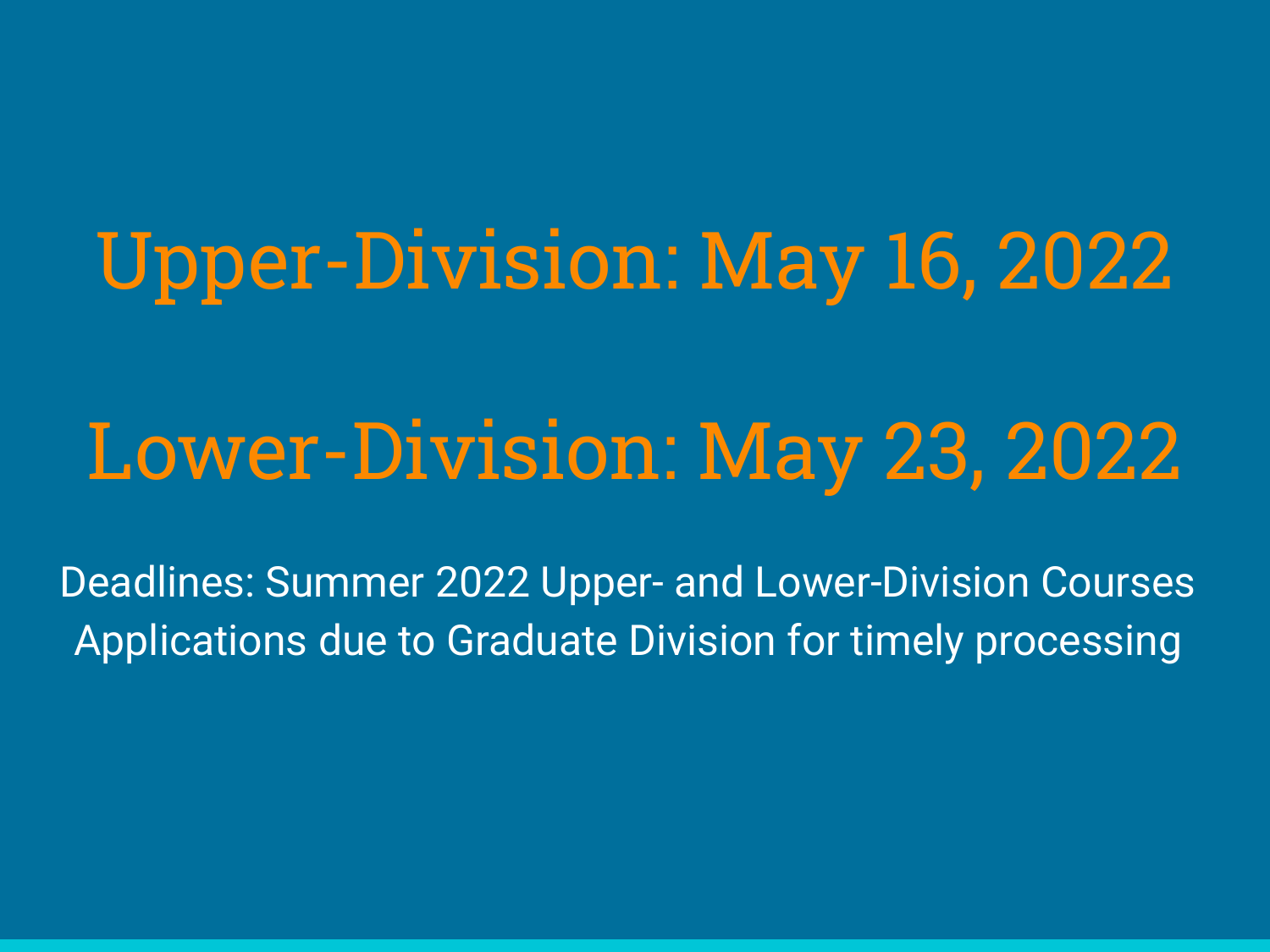# **Graduate** Division Policy for Associates

Graduate Student Employment Policy & Procedures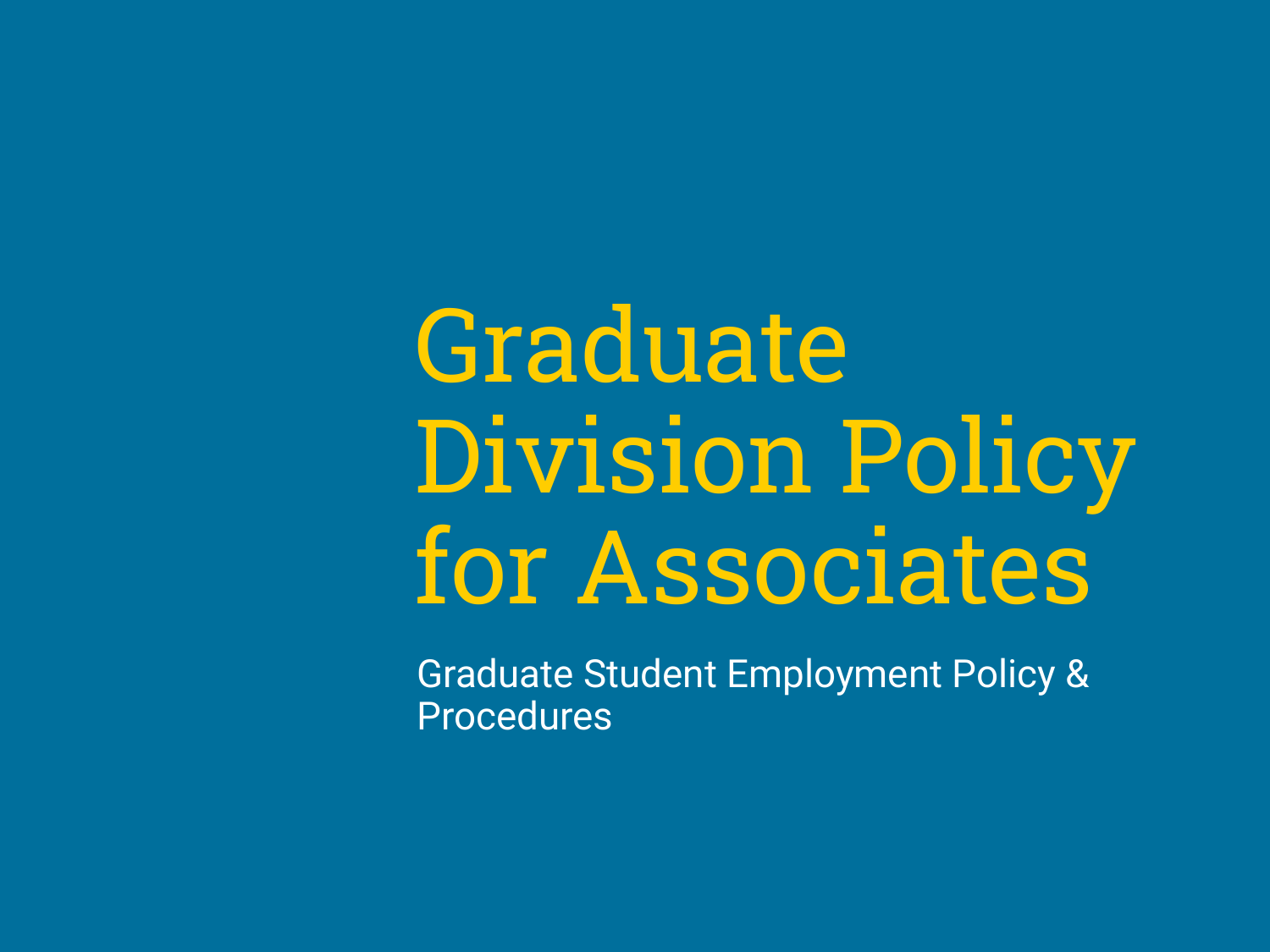#### Review Process

- Advance date
- # of TA quarters as of last Spring
- Spring eval rating
- $\bullet$  # of times as Associate for UD class (academic year)
- PCTL
- SUTL
- GPA
- Current registration
- Good Standing
- Total academic employment (over-50%, etc.)
- Completeness of application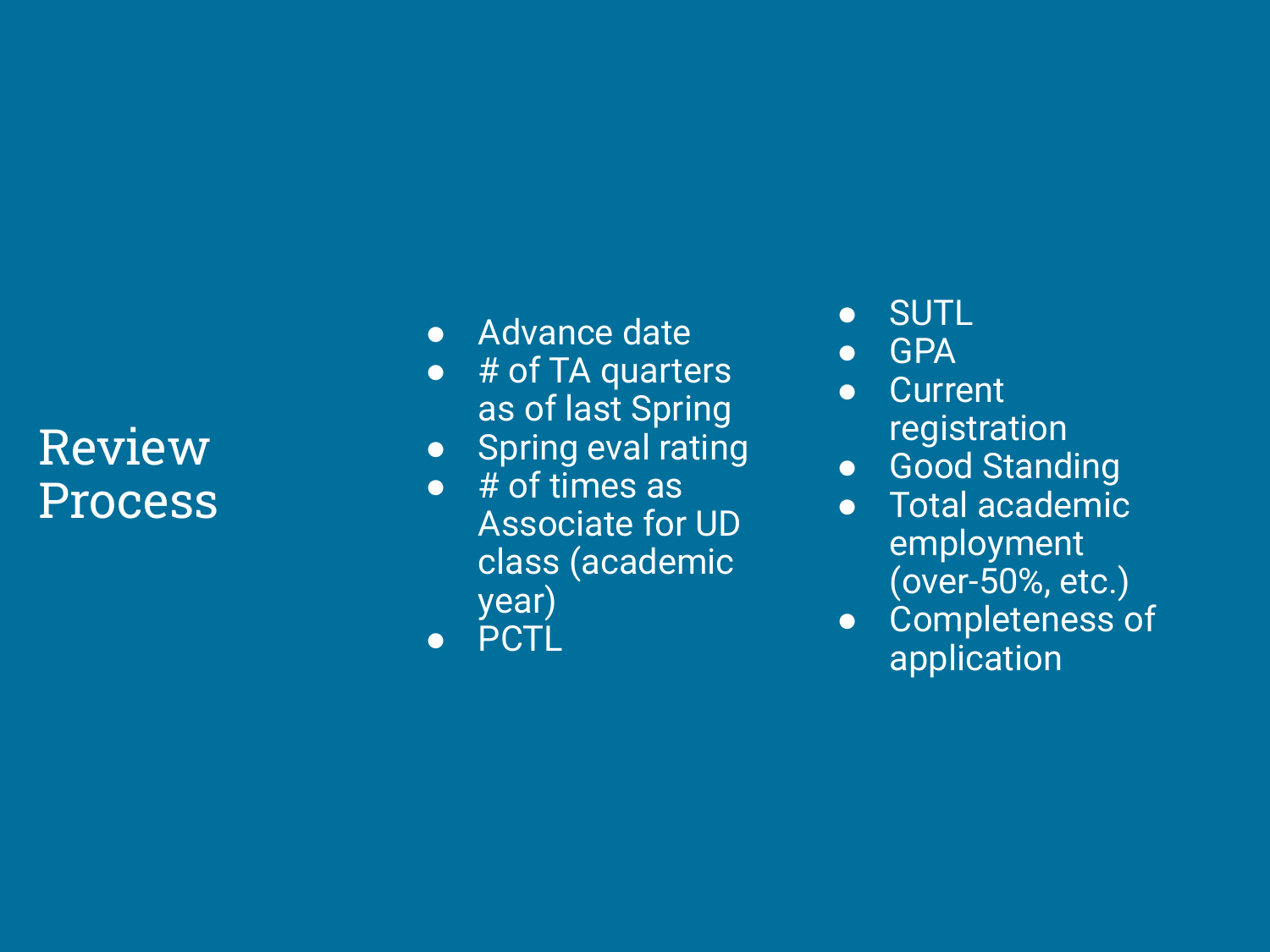Review Process: Teaching Evaluations

- Student teaching evals and CAPEs (last 3 academic years)
- 75% benchmark
- Evals that fall below this criteria should be addressed in the department nomination letter.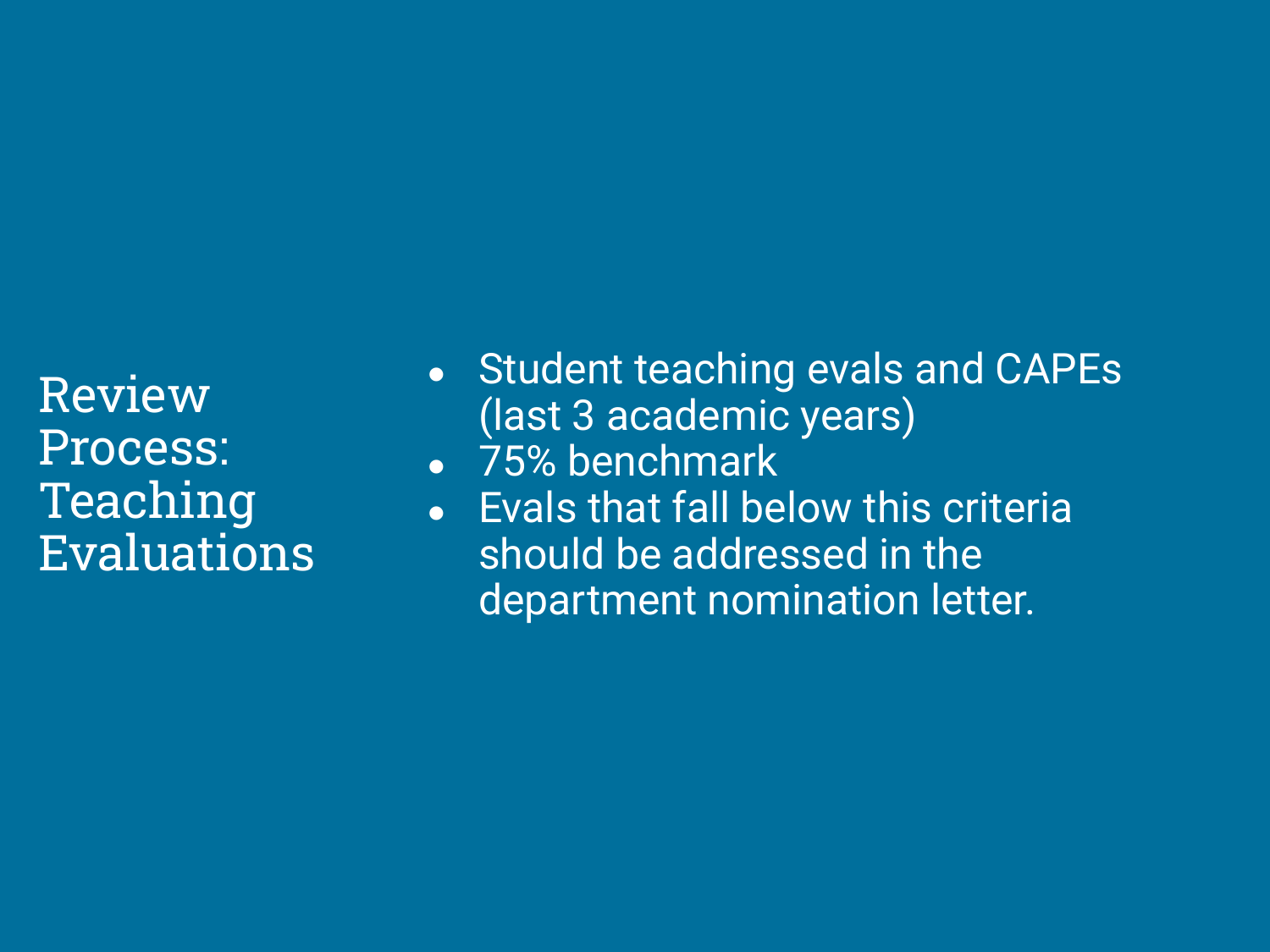Review Process: Department Nomination Letter

- Addressed to Dean of Graduate **Division**
- From the Department Chair or Program Director
- Proposed nominee name and PID, session, course, and pay rate
- List the qualifications of the nominee
	- Use the guidance from Academic Senate
- How the student will be supported in this role
	- Faculty mentor
	- Address any teaching support
	- Classes/workshops
	- Low student teaching evals (<75%)
- Any exceptional circumstances
	- Exe. Advancement to Candidacy issues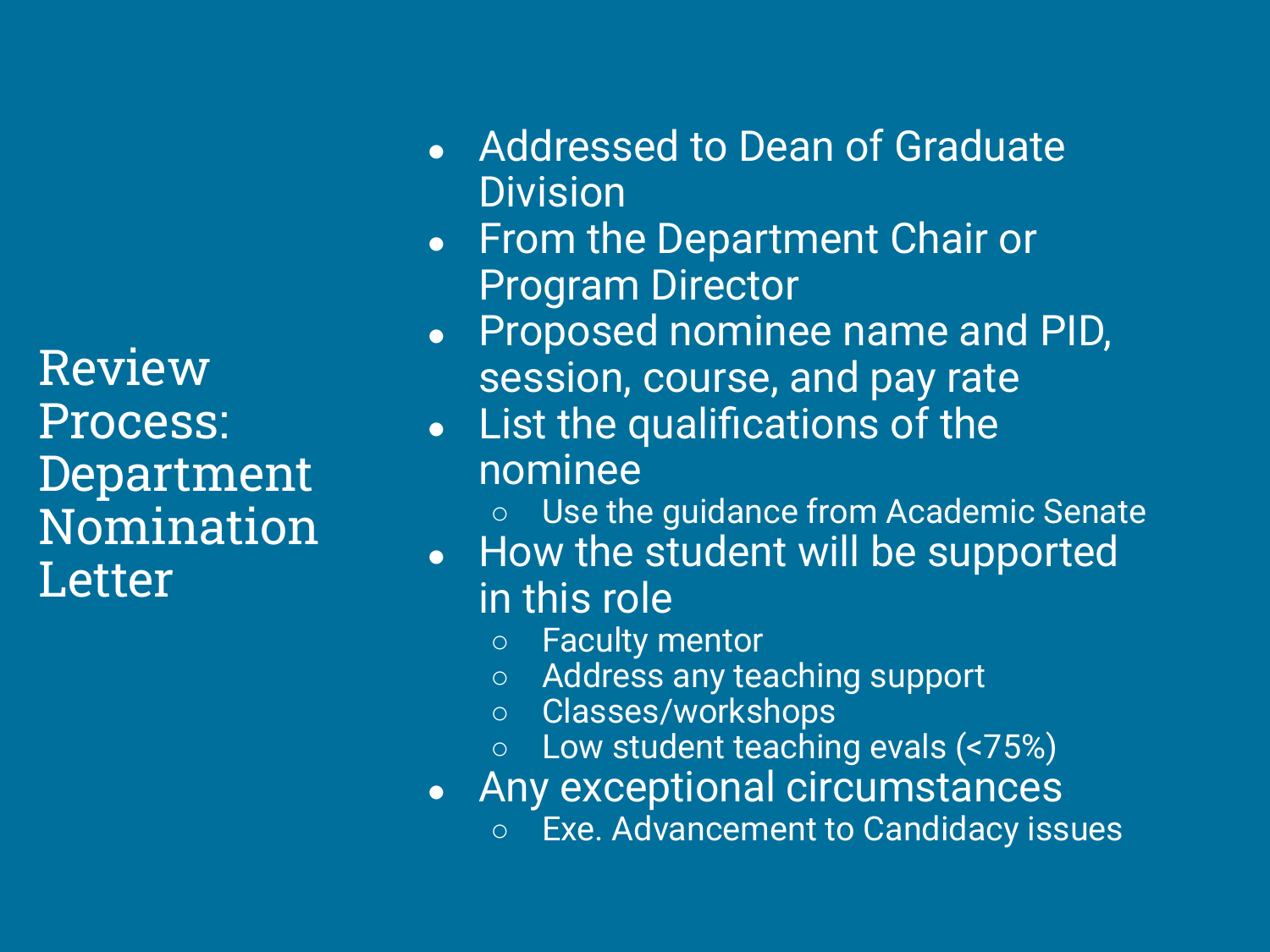#### Advancement to Candidacy Exceptions

CEP Policy: A graduate student must have advanced to candidacy at UC San Diego prior to submission of the request for appointment Students nominated to teach that have not advanced to candidacy will only be considered if the student has a defense committee set up in the Student Committee Membership App AND has a defense date scheduled.

The student must be scheduled to advance before the start of instruction.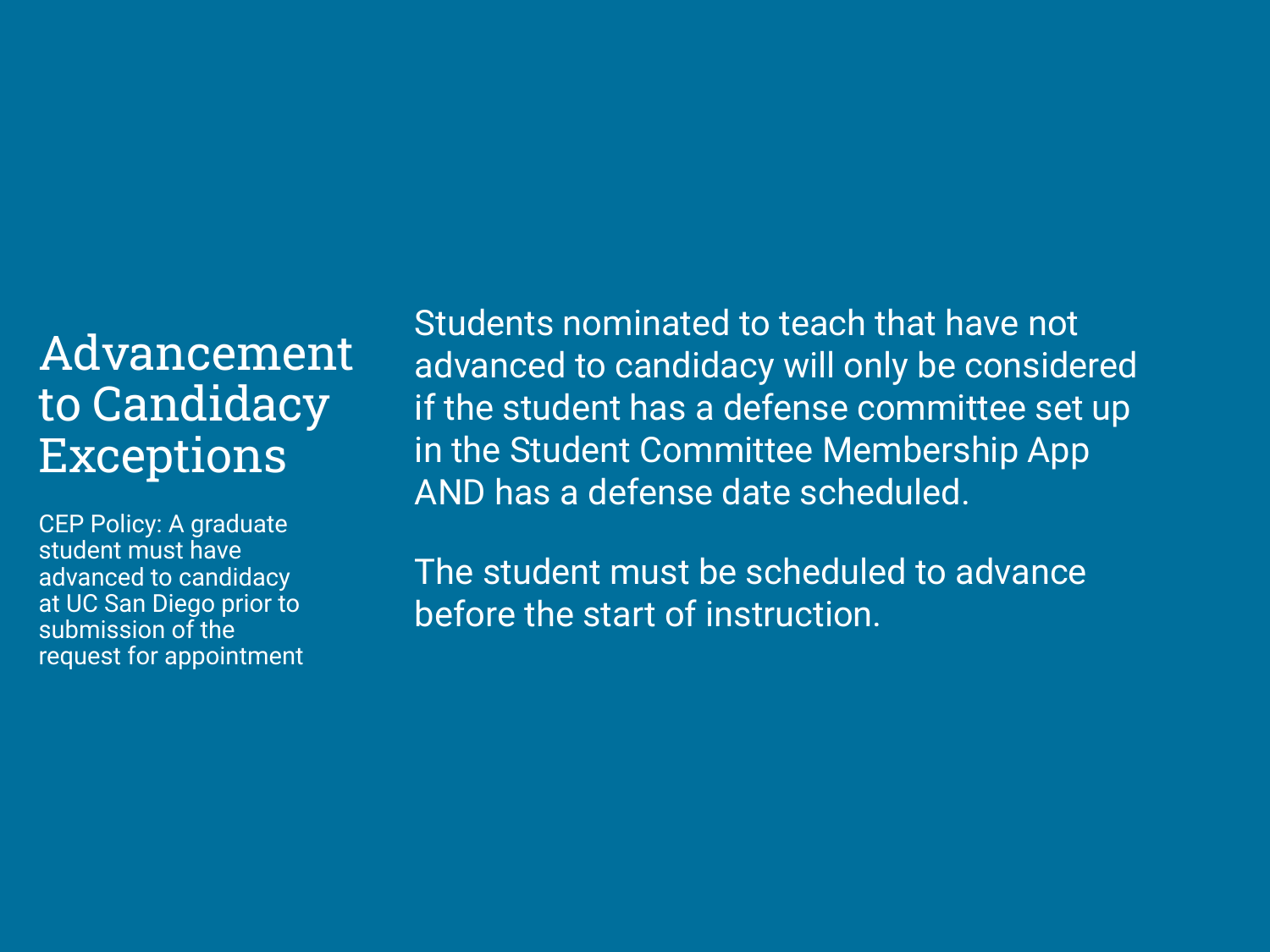#### Faculty Mentorship

CEP Policy: The department chair or program director or a faculty designee (who has previously taught the course) will be responsible for the oversight of an appointed Associate-In and will be required to act as a mentor to the student

Departments nominating students as first-time instructors are required to list a faculty mentor for Upper and Lower Division courses.

For Lower-Division courses, this information can be provided in the department nomination letter OR listed in the IA System Application in #10.

For Upper-Division courses, this information should be listed in the IA System Application in #10.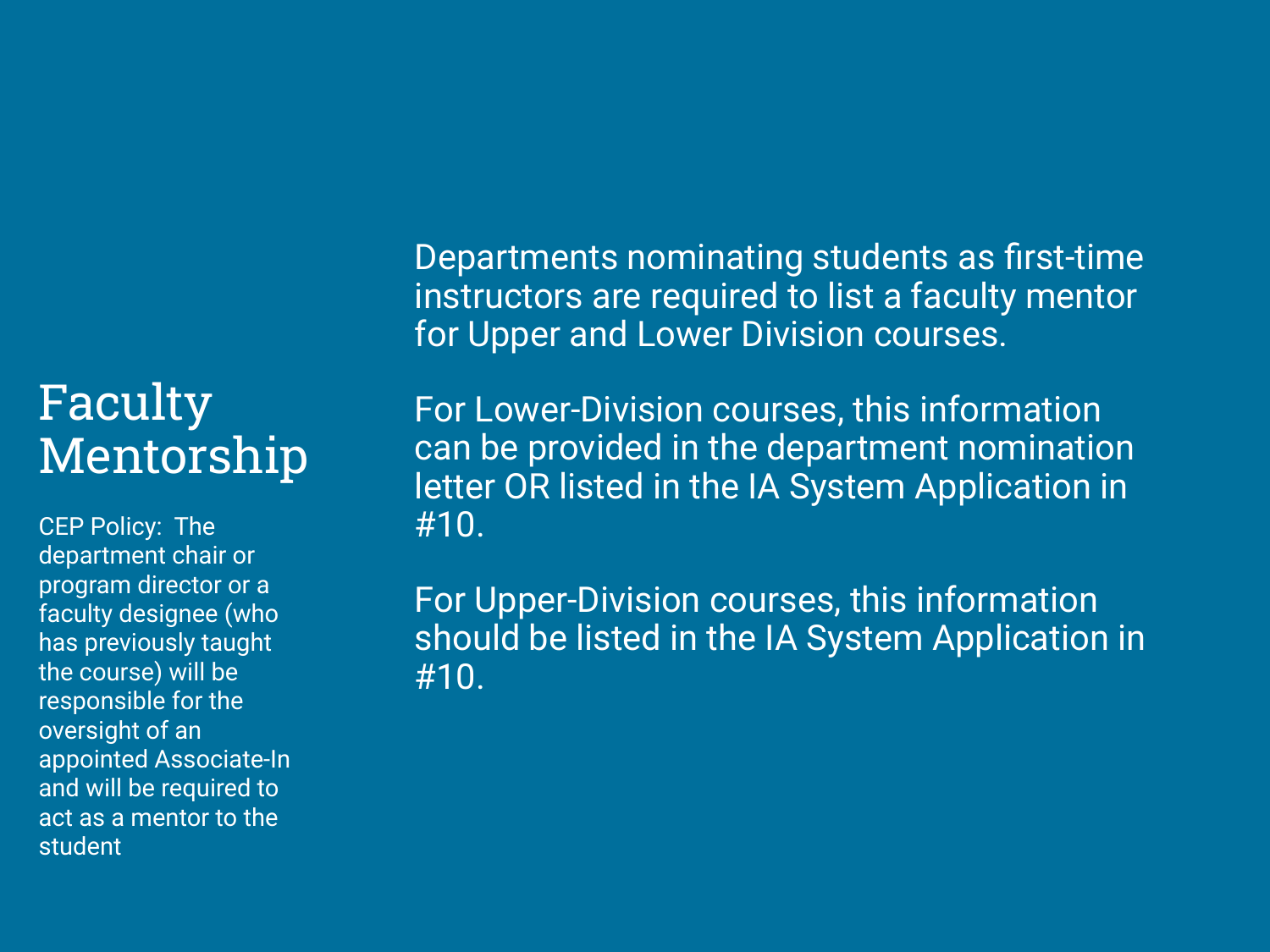# Limitations

on Serving<br>
No AI appointments to Graduate Level (200)<br>
Courses courses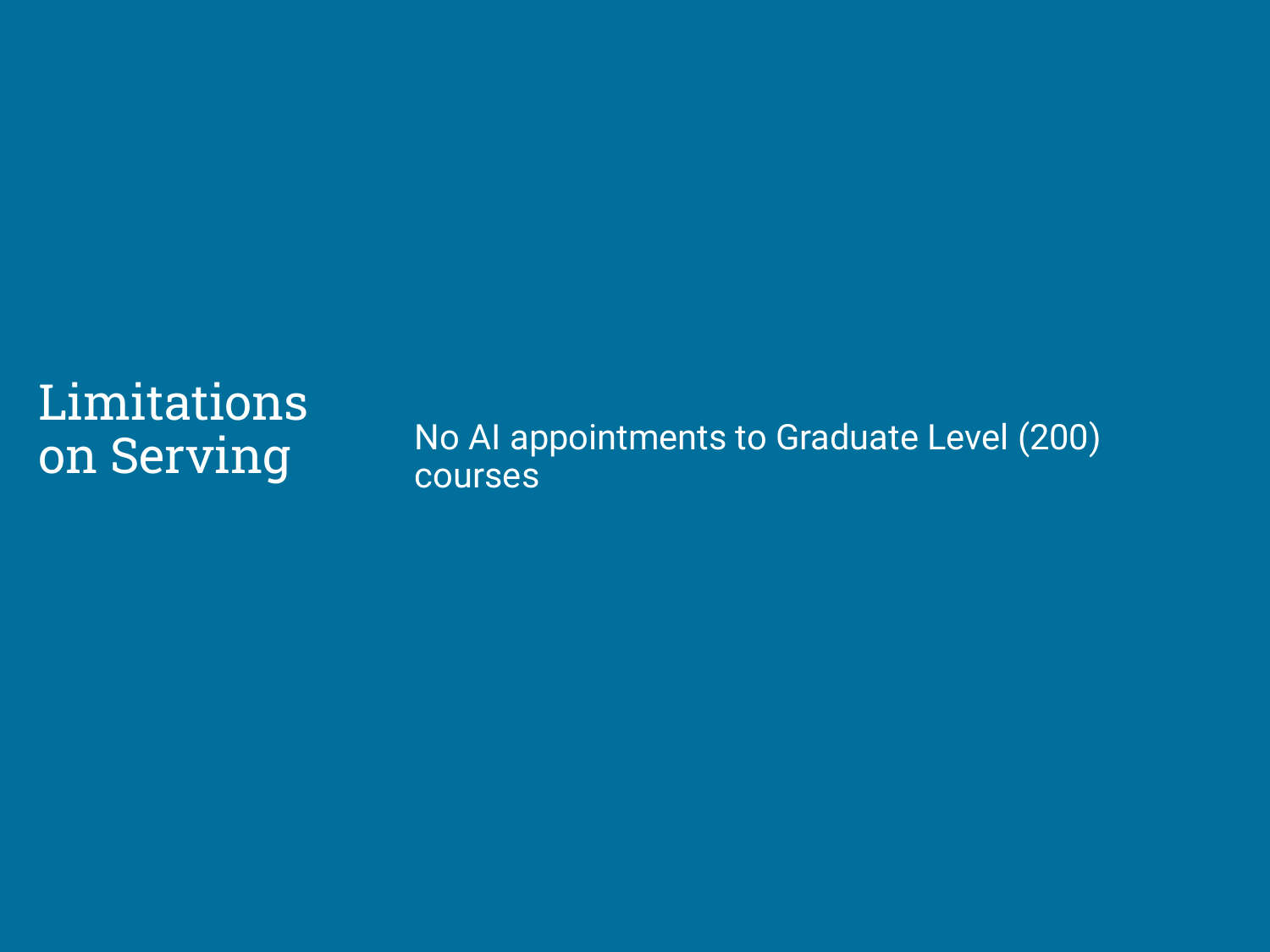### Specialized Training

training. CEP Policy: Candidates must have successfully served as a Teaching Assistant in the department or program area in which they would be appointed as Associate-In or successfully completed specialized training in instruction

Departments must show that the student has connected with the Teaching+Learning Commons and has completed specialized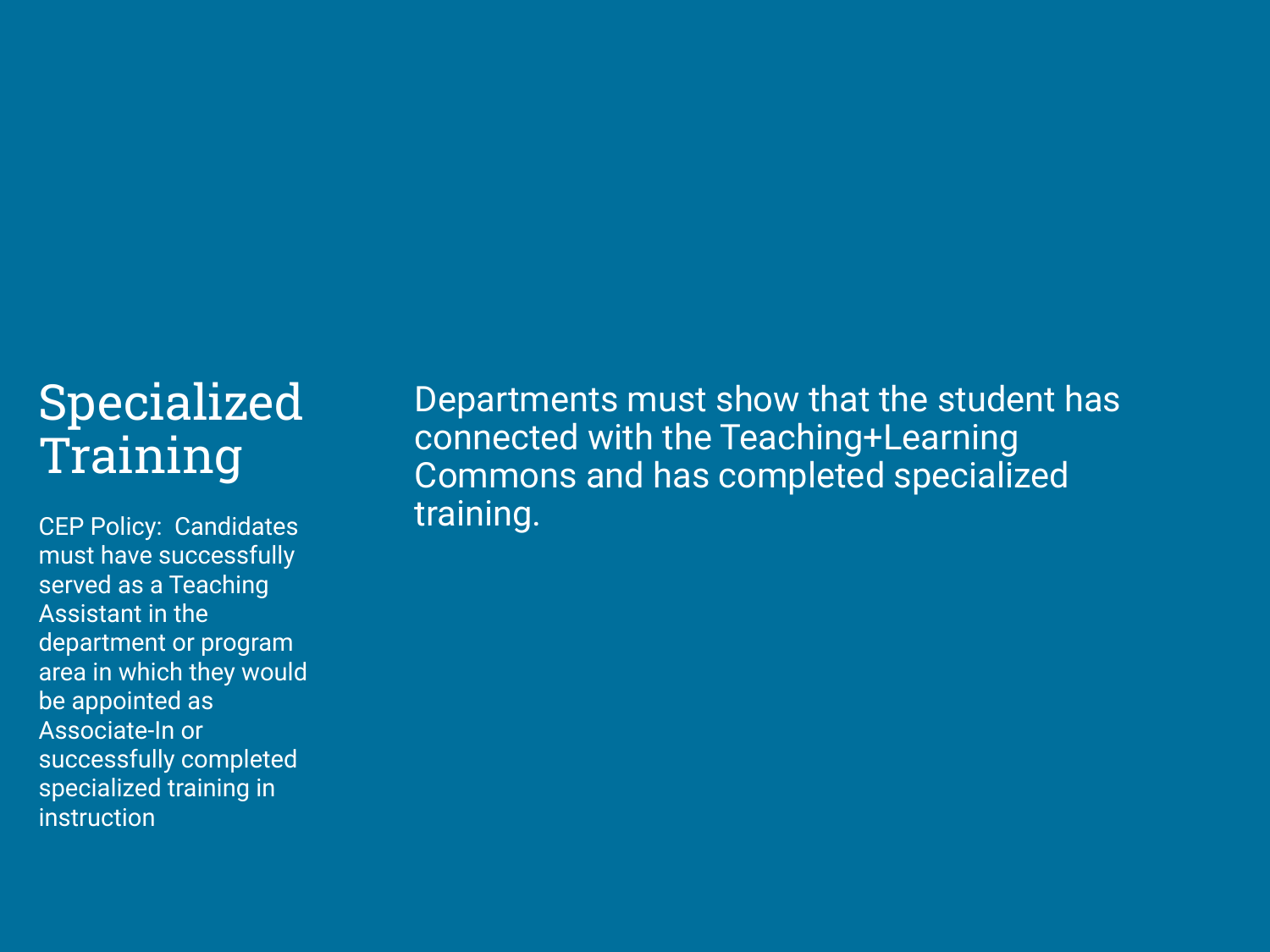To ensure that the instructor is aware of and can receive teaching support on campus, we request that the instructor participătes in either a <u>[Teaching Workshop](https://commons.ucsd.edu/educators/faculty-programs/eth-workshops.html)</u> or individual [Teaching Consultation](https://commons.ucsd.edu/educators/grad-student-programs/consultations-and-observations.html), whichever they would most benefit from in preparation to teach as Instructor of Record. The instructor should register for this support by [date] and provide evidence of having participated by [date].

Find a list of upcoming Teaching Workshops here: [https://commons.ucsd.edu/educators/faculty-programs/eth-wor](https://commons.ucsd.edu/educators/faculty-programs/eth-workshops.html) [kshops.html](https://commons.ucsd.edu/educators/faculty-programs/eth-workshops.html)

Sign up for a Teaching Consultation on the form linked from this webpage: [https://commons.ucsd.edu/educators/grad-student-programs/c](https://commons.ucsd.edu/educators/grad-student-programs/consultations-and-observations.html) [onsultations-and-observations.html](https://commons.ucsd.edu/educators/grad-student-programs/consultations-and-observations.html)

If the instructor feels that this notification was received in error or that the lower student evaluations do not merit additional support, information can be provided in the department nomination letter or with a separate letter of explanation and will be considered by Graduate Division. In any case, support from the Teaching + Learning Commons and Engaged Teaching Hub are open to and can benefit instructors of all levels and experiences, both before and during the teaching experience.

If you have questions about why you received this notification, pléase contact Graduate División: <u>[grademployment@ucsd.edu](mailto:grademployment@ucsd.edu)</u>

If you have questions about how to sign up for teaching support (workshops or consultations), please contact the Engaged  $^{\cdot}$ Teaching Hub: <u>[engagedteaching@ucsd.edu](mailto:engagedteaching@ucsd.edu)</u>

*Language can be found at: <https://collab.ucsd.edu/x/fmxjBg>*

#### Specialized Training

Drafted Information for the Student Once Flagged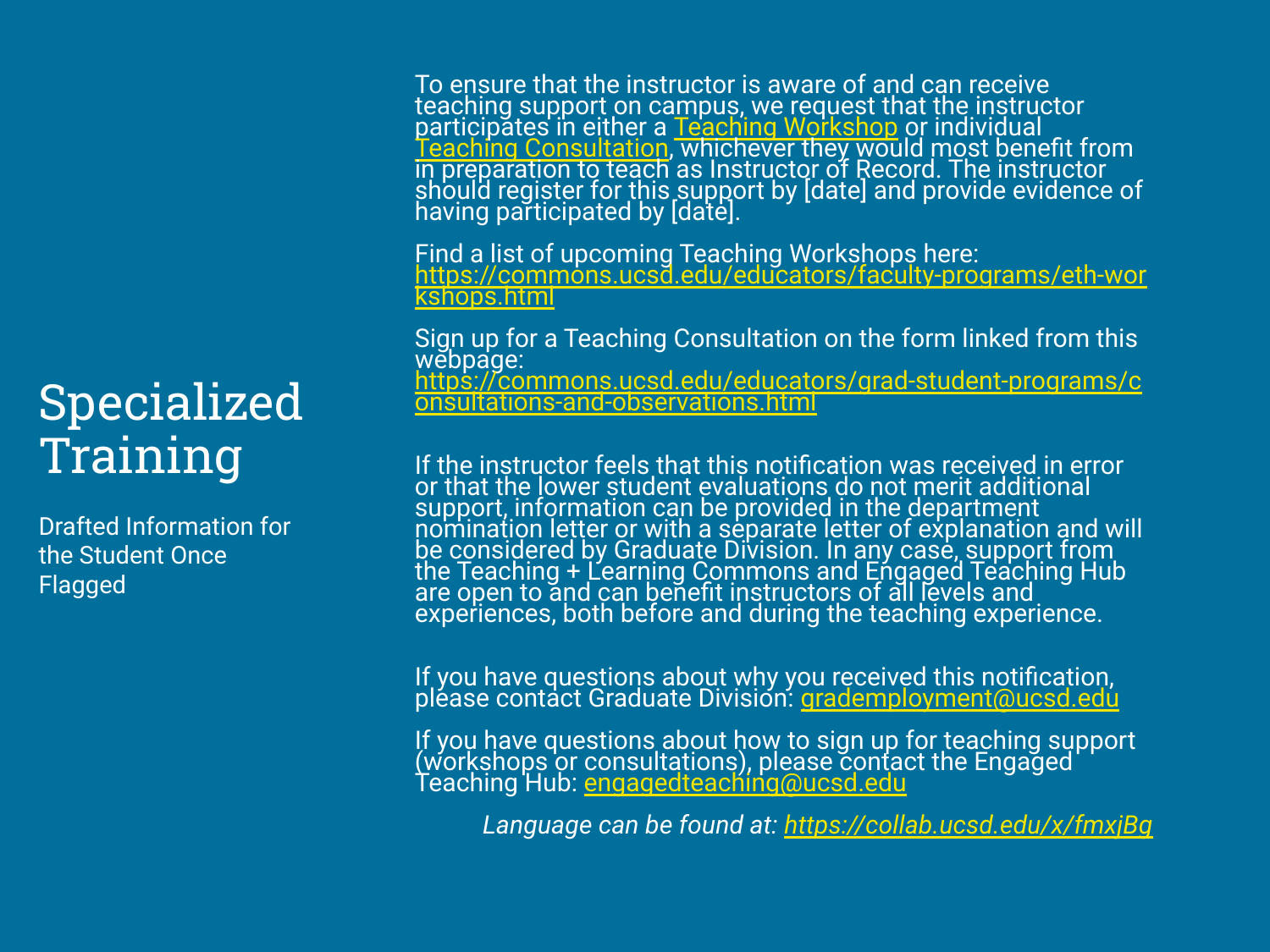### Specialized Training

Evidence of Participation **For evidence of participating**, instructors receive a "Reflection and Action Plan" form following consultations (and can be requested after workshops); this form sends them a copy of their response, which can also serve as evidence for the consultation, if they are willing to share that. (Add info about proposed dates/workshop name)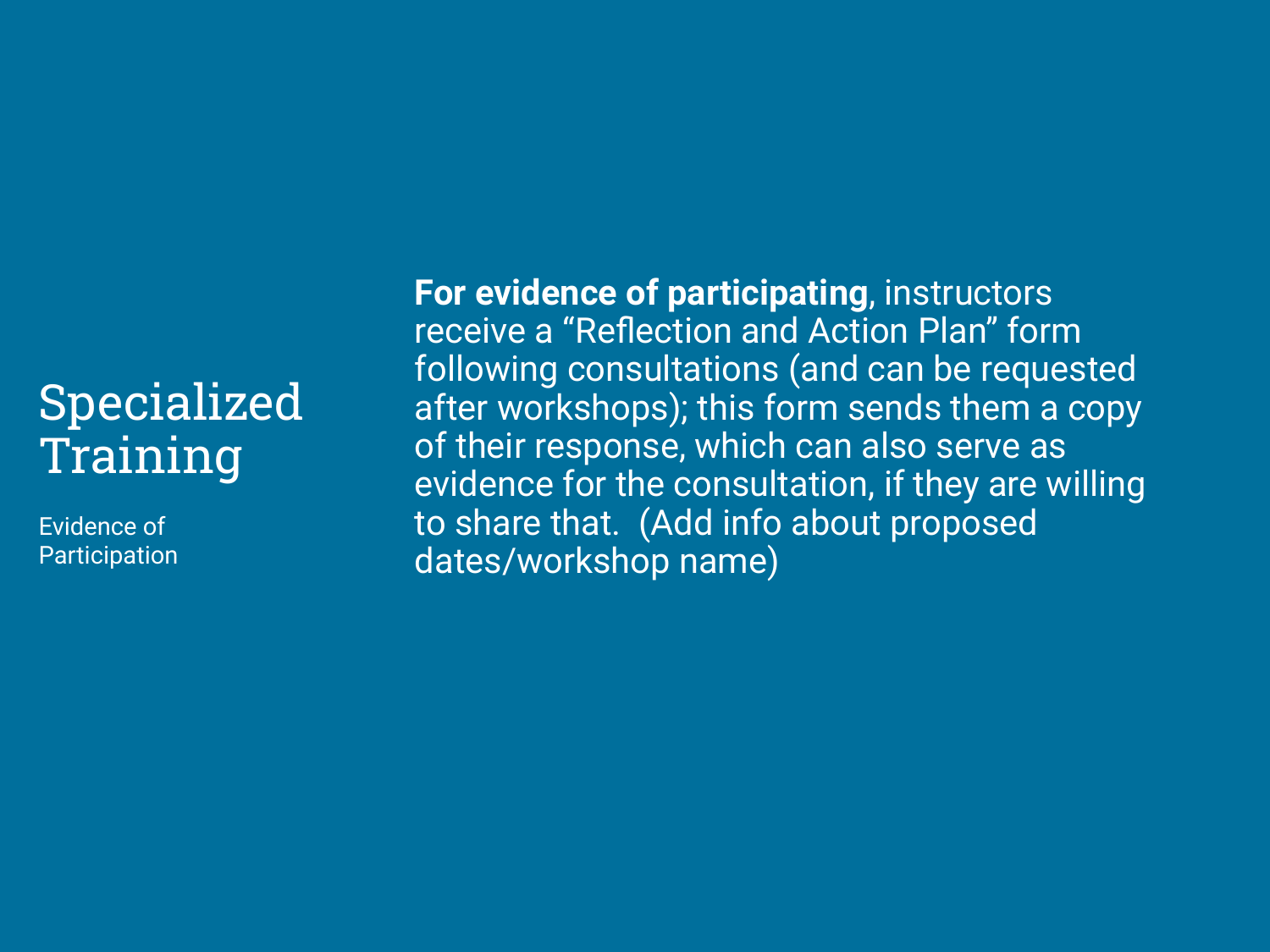### Specialized Training

**Introduction to College Teaching** (especially useful for Associate-In preparation): [https://commons.ucsd.edu/educators/faculty](https://commons.ucsd.edu/educators/faculty-programs/eth-workshops.html#Introduction-to-College-Teachin)[programs/eth-workshops.html#Introduction-to](https://commons.ucsd.edu/educators/faculty-programs/eth-workshops.html#Introduction-to-College-Teachin) [-College-Teachin](https://commons.ucsd.edu/educators/faculty-programs/eth-workshops.html#Introduction-to-College-Teachin)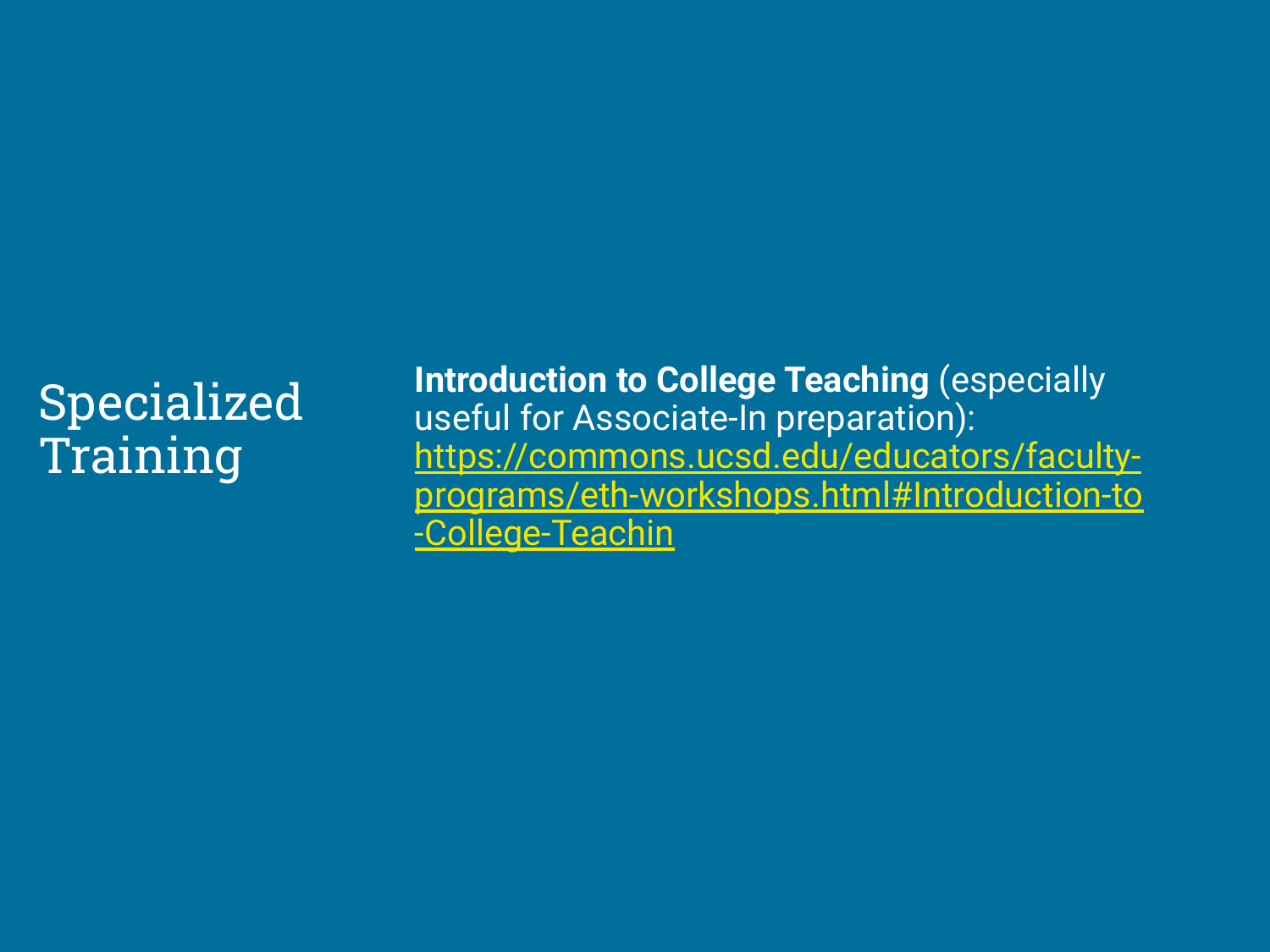

Completing the Associate-In Nomination Application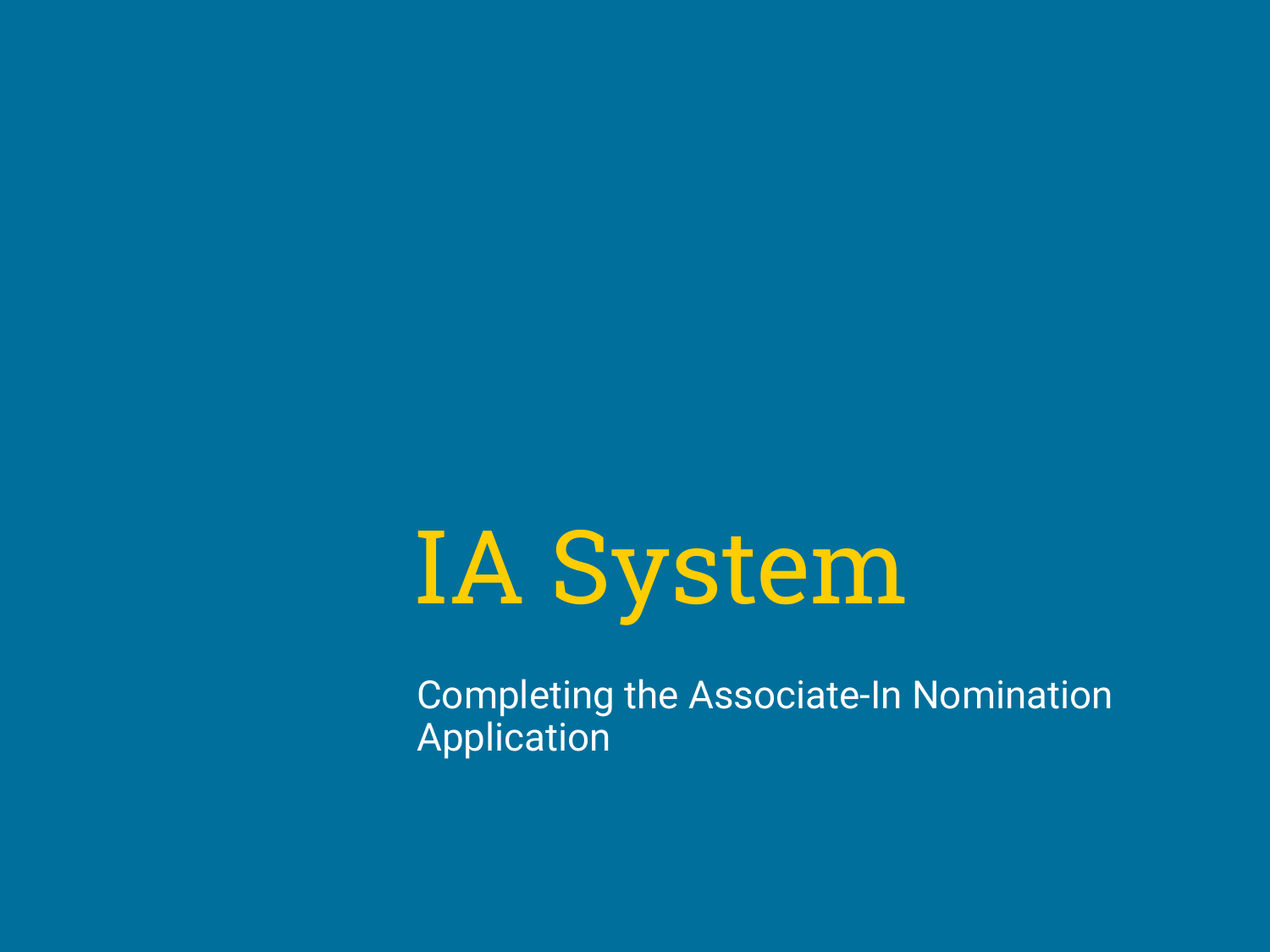#### **Academic Year Summer**

#### Associate-In General Questions

Tip: These questions are to be completed for Lower- and Upper-Division Courses

#### **Associate-In General Questions**

- 1. Proposed course
	- CGS 123 Gender & Reproductive Politics
- 2. Proposed quarter  $W121$
- 3. Proposed appointment percent time 50
- 4. Projected enrollments for the proposed course 20
- 5. Actual (past 2 years) enrollments for the proposed course WI20-14, WI18-17

#### **Associate-In General Questions**

- 1. Proposed course ETHN 152 - Law and Civil Rights
- 2. Proposed quarter S220
- 3. Sub-term (Special Session ONLY)
- 4. Proposed appointment percent time
	- 50
- 5. Projected enrollments for the proposed course 30
- 6. Actual (past 2 years) enrollments for the proposed course FA18=34; WI18=40
- 7. How many instructors will be teaching this class?

 $\overline{1}$ 

8. How many sections of this course will the applicant teach in the selected term?

 $\overline{1}$ 

9. Maximum units students can earn in the selected course

 $\overline{4}$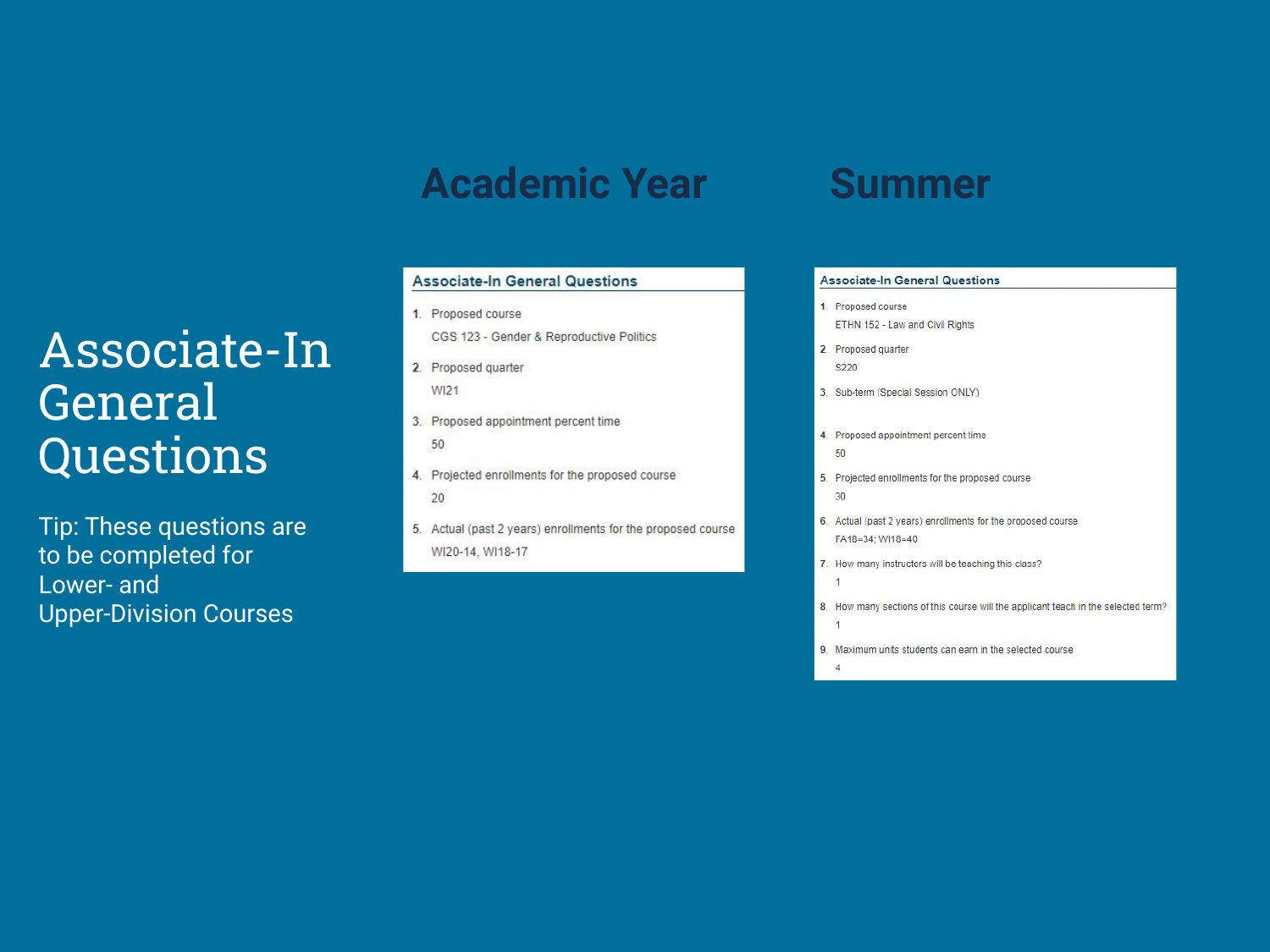#### Associate-In Upper-Division Questions

#### Academic Year

Tip: For first time nominations, #6: "Proposed supervising faculty" should be completed for Lower-Division courses too

#### **Associate-In Upper-Division Questions**

6. Proposed supervising faculty

Mosqueda, Gilberto

7. Total number of upper-division courses offered by hiring unit last academic year (excluding 195, 197, 198 or 199)

43

8. Total number of upper-division Associate-In appointments in hiring unit this year

```
\overline{1}
```
- 9. Date applicant completed TA training with Teaching + Learning Commons **June 2020**
- 10. Please indicate the applicant's academic background, including his or her research/thesis topic, and how it relates to this course.

Student received Bachelors at the University of California, Irvine in Civil Engineering. They completed their Masters at the University of California, San Diego in Structural Engineering. They are now a PhD student and their research consists of Nonlinear modeling of Lead Rubber Bearings using experimental data. This relates to Statics in the sense that the experimental data (Forces) have to be equivalent to the forces that the model is outputting. Also, by using the angles of the force, the force has to be broken down into its components which is an essential part of Statics.

- 11. List all courses student has served as TA in, including course subject code/number, quarter taught, and supervising faculty.
	- FA17: Teaching Assistant, SE 220 Seismic Isolatn & Energy Dissip (Mosqueda, Gilberto) FA18: Teaching Assistant, SE 220 - Seismic Isolatn & Energy Dissip (Mosqueda, Gilberto)
	- FA19: Teaching Assistant, SE 220 Seismic Isolath & Energy Dissip (Mosqueda, Gilberto)
	- FA20: Teaching Assistant, SE 220 Seismic Isolatn & Energy Dissip (Mosqueda, Gilberto)
- 12. List all courses taught by student as Associate-In, including lower division courses and courses taught in Summer Session.

S120: SE 101A - Mechanics I: Statics

- 13. Please indicate below which of the following policy statement(s) is/are the primary reason(s) for the request.
	- The appointment provides the graduate student with an opportunity to obtain supervised teaching experience within his or her field of expertise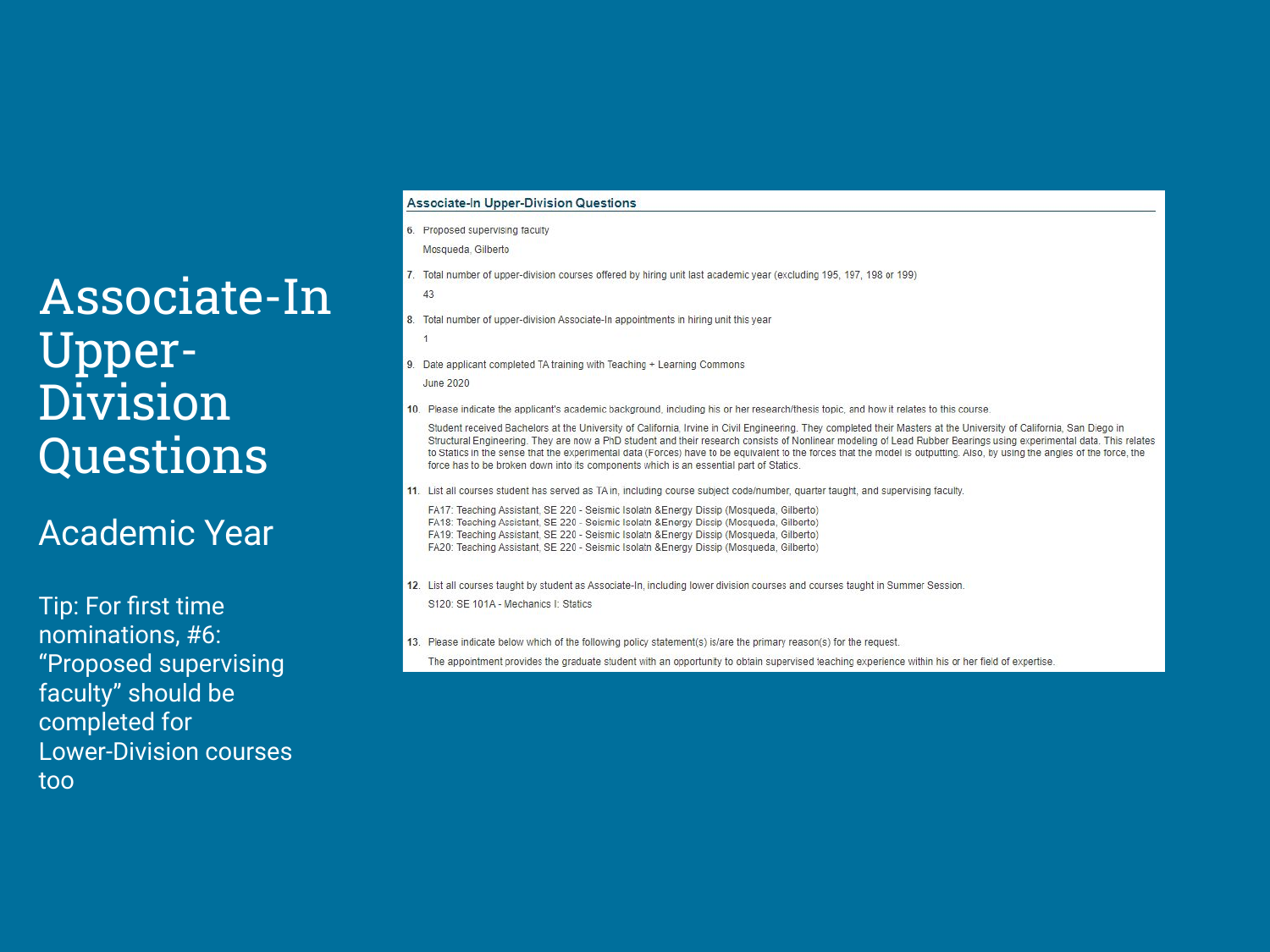#### Associate-In Upper-Division Questions

#### Summer

Tip: For first time nominations, #10: "Proposed supervising faculty" should be completed for Lower-Division courses too

#### **Associate-In Upper-Division Questions**

```
10. Proposed supervising faculty
   GORE, DAYO F.
```
11. Total number of upper-division courses offered by hiring unit last academic year (excluding 195, 197, 198 or 199) 42

12. Total number of upper-division Associate-In appointments in hiring unit this year

```
\overline{3}
```
13. Date applicant completed TA training with Teaching + Learning Commons

**FA15** 

14. Please indicate the applicant's academic background, including his or her research/thesis topic, and how it relates to this course. Please see the attached letter from our department chair

15. List all courses student has served as TA in, including course subject code/number, quarter taught, and supervising faculty.

FA15: Reader, CGS 100 - Conceptizg Gender-Theory&Methd (Santizo, Gabriela Domitila) WI16: Reader, SOCI 188I - Israeli-Palestinian Conflict (Shafir, Gershon) SP16: Reader, ETHN 118 - Contemprary Immigration Issues (Dorr, Kirstie A.) FA16: Teaching Assistant, DOC 1 - Diversity (Mariscal, George) WI17: Teaching Assistant, DOC 2 - Justice (Gagnon, Jeffrey C) SP17: Teaching Assistant, DOC 3 - Imagination (Gagnon, Jeffrey C) FA17: Teaching Assistant, ETHN 1 - Intro: Land and Labor (Frank, Ross H.) WI18: Teaching Assistant, ETHN 2 - Intro: CirculationsofDifference (Espiritu, Yen) SP18: Reader, CGS 112 - Sexuality & Nation (Dorr, Kirstie A.) FA18: Associate (in lieu of TA). - () WI19: Associate (in lieu of TA), - () SP19: Reader, AAS 10 - Intro/African-American Studies (Odom, Mychal Matsemelaali) SP19: Associate (in lieu of TA), - ()

16. List all courses taught by student as Associate-In, including lower division courses and courses taught in Summer Session.

S218: CGS 123 - Gender & Reproductive Politics S119: CGS 147 - Black Feminisms Past & Pres

17. Please indicate below which of the following policy statement(s) is/are the primary reason(s) for the request.

The appointment provides the graduate student with an opportunity to obtain supervised teaching experience within his or her field of expertise.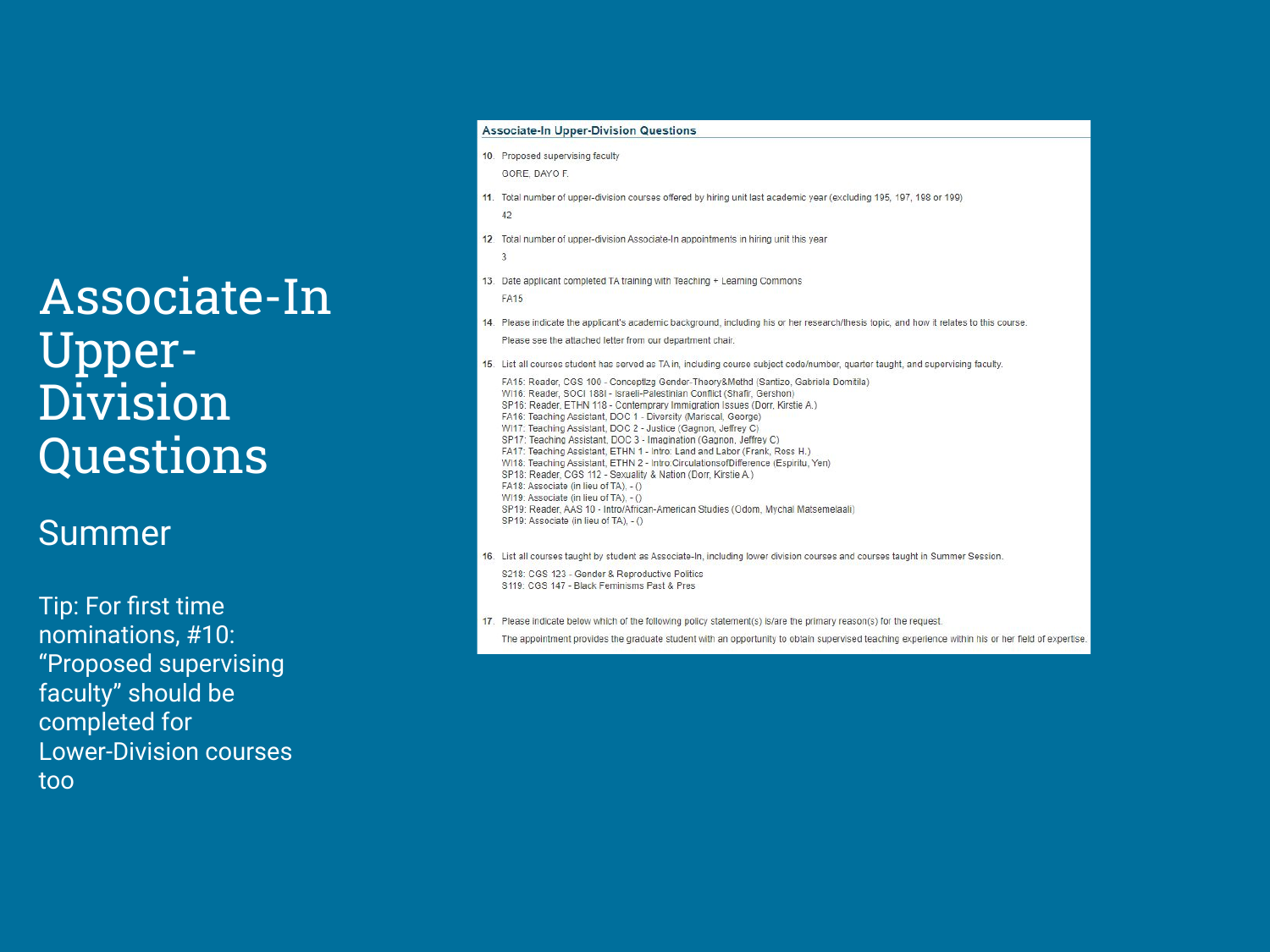#### **Academic Year**

#### **Documents**

14. To upload all required documents as one PDF file, please upload them here. You will then need to complete the application and click "Submit Application" in order to route the application for review and approval

Combine all documents in one PDF File and upload

15. Please upload a memo providing the recommendation justification for this request.

Department nomination letter

- 16. Please upload a departmental exception letter for this applicant (if applicable). Department exception letter (if applicable)
- 17. Please upload this applicant's Academic Biography.

**Applicant's Academic Bio/CV** 

18. If no CAPEs are available for this applicant, please upload a letter of support.

**Letter of Support** 

#### Documents

Tip: You can combine department nomination letter, CV, and any supporting documents into one PDF and upload in first question (#14 or 18). Or upload each document to a separate question.

For **SGTS** applicants, you can upload a copy of the nomination packet under #18 instead of submitting a new nomination letter.

#### **Summer**

#### **Documents**

18. To upload all required documents as one PDF file, please upload them here. You will then need to complete the application and click "Submit Application" in order to route the application for review and approval

Combine all documents in one PDF File and upload

- 19. Please upload a memo providing the recommendation justification for this request. Department nomination letter
- 20. Please upload a departmental exception letter for this applicant (if applicable). Department exception letter (if applicable)
- 21. Please upload this applicant's Academic Biography. Applicant's Academic Bio/CV
- 22. If no CAPEs are available for this applicant, please upload a letter of support.

Letter of Support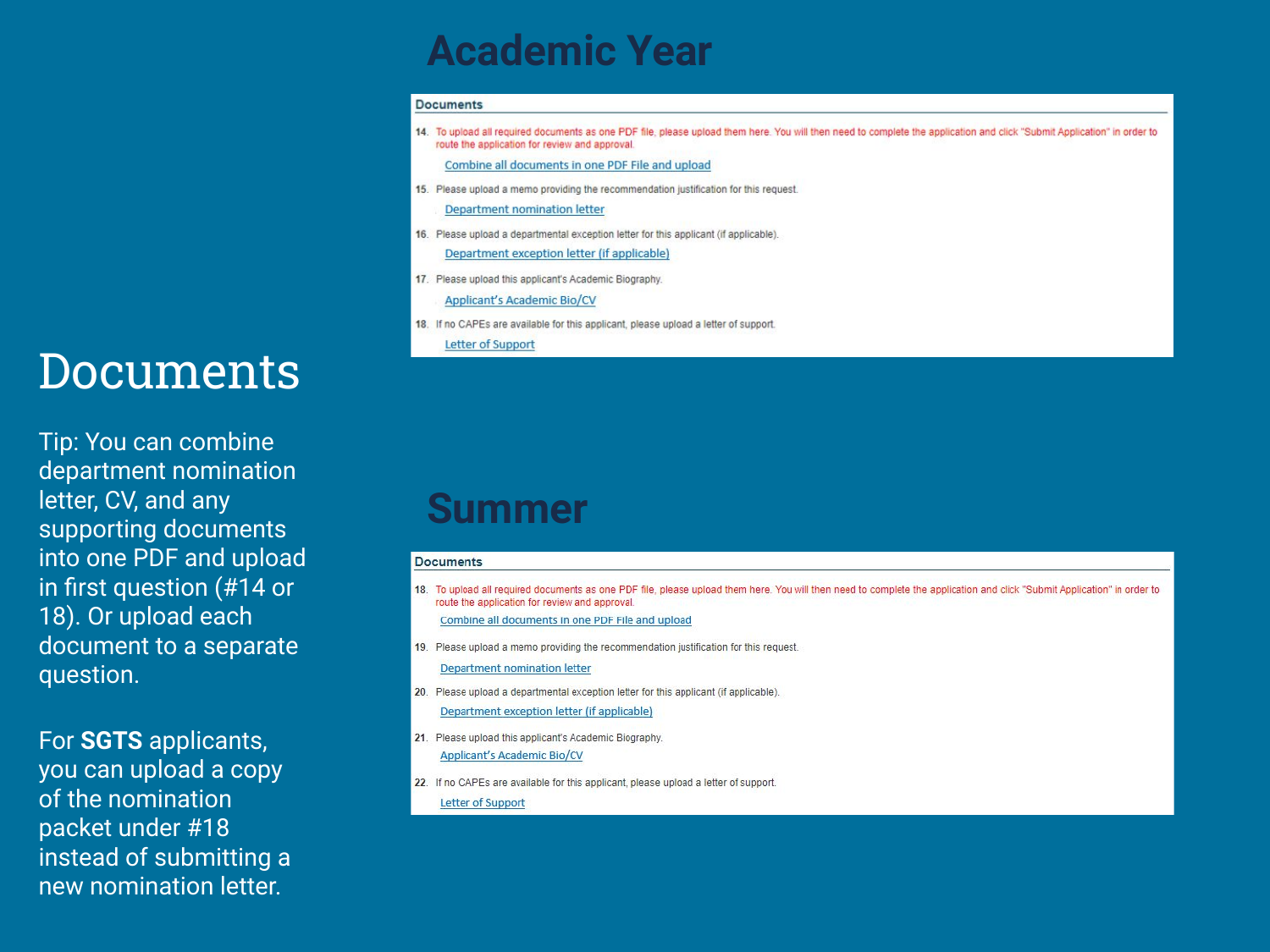

Routing and Application Status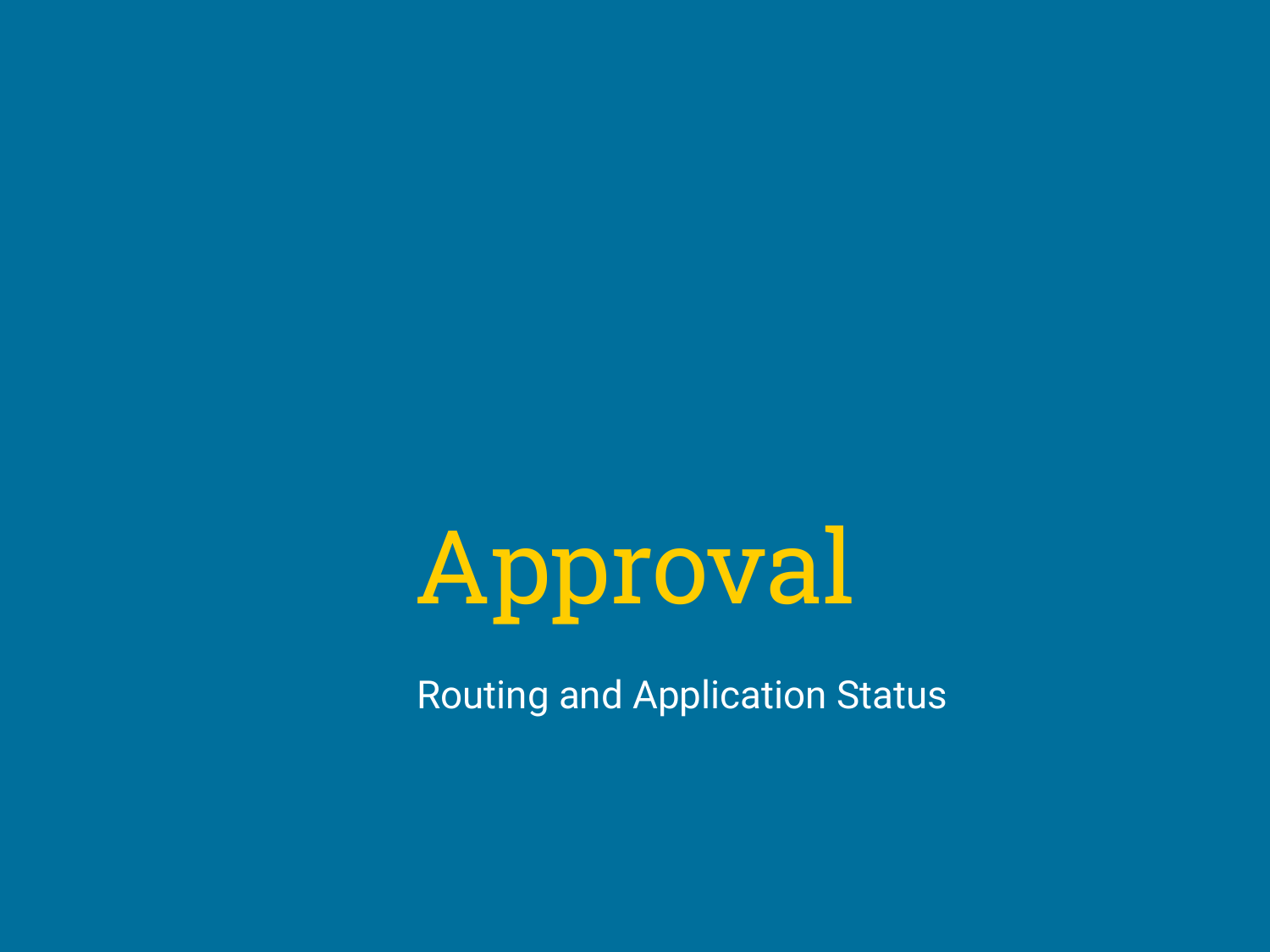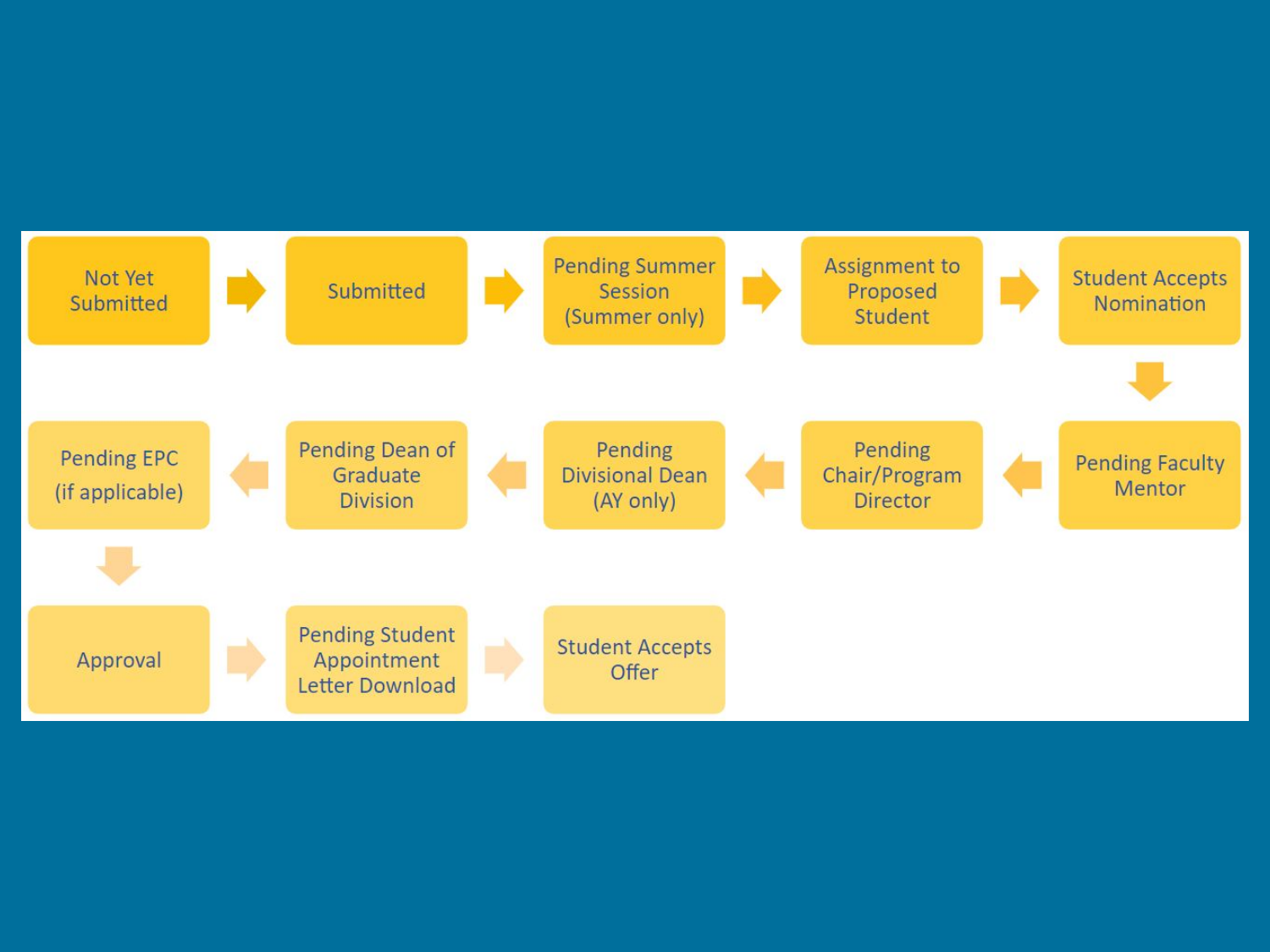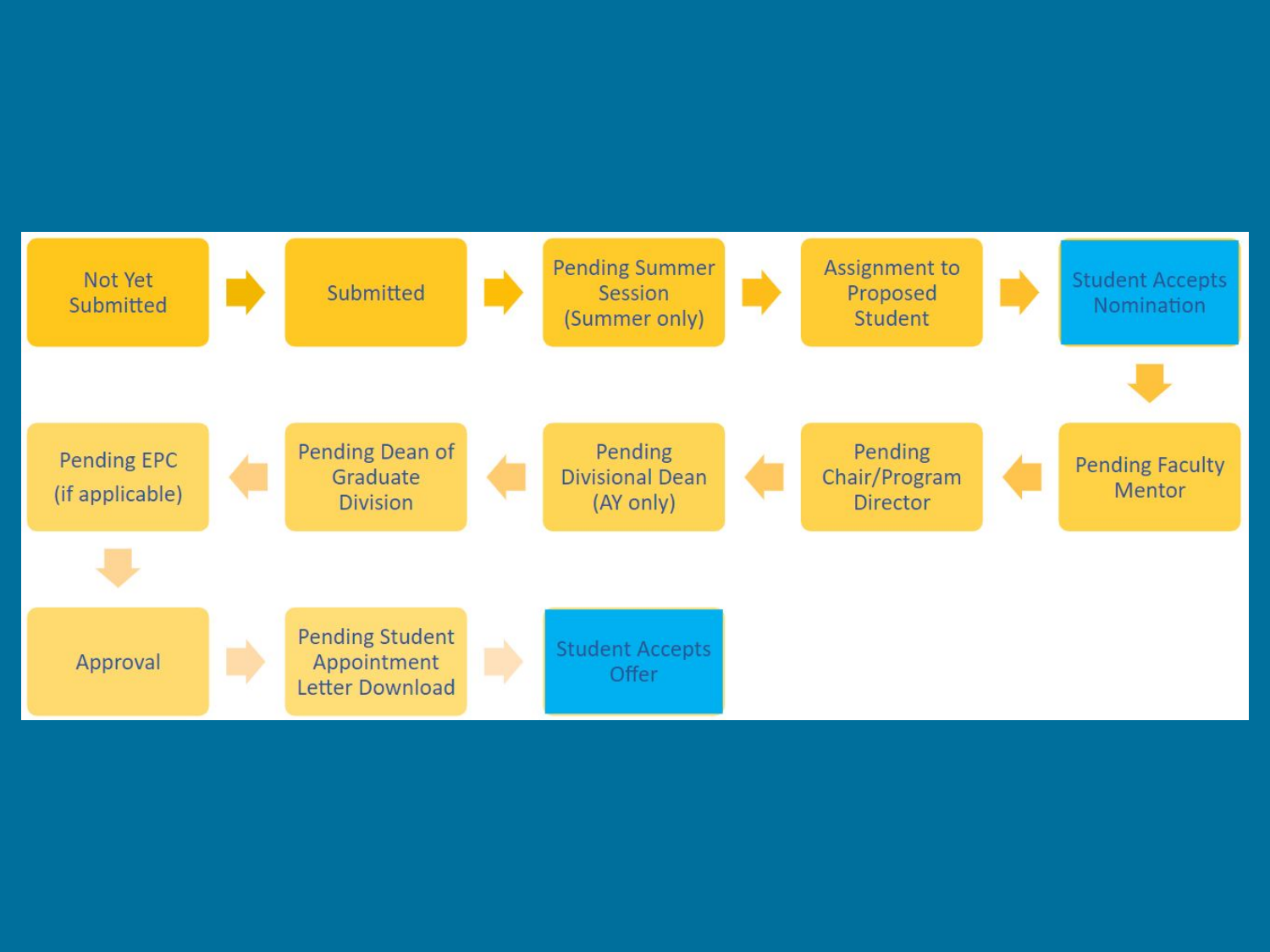#### **Corrective** Actions

#### **Return to Department for Quick Edits**

- Clerical errors (typos in the rate, name, faculty mentor, question responses)
- PDF errors (additional blank pages; NOT all blank pages)

**Return to Department for Revisions**

- Material information related to the student's teaching eligibility, experience, and expertise
	- Required documents missing
	- Letters of exception missing
- Change to Course
- Change in the number of sections of the same Course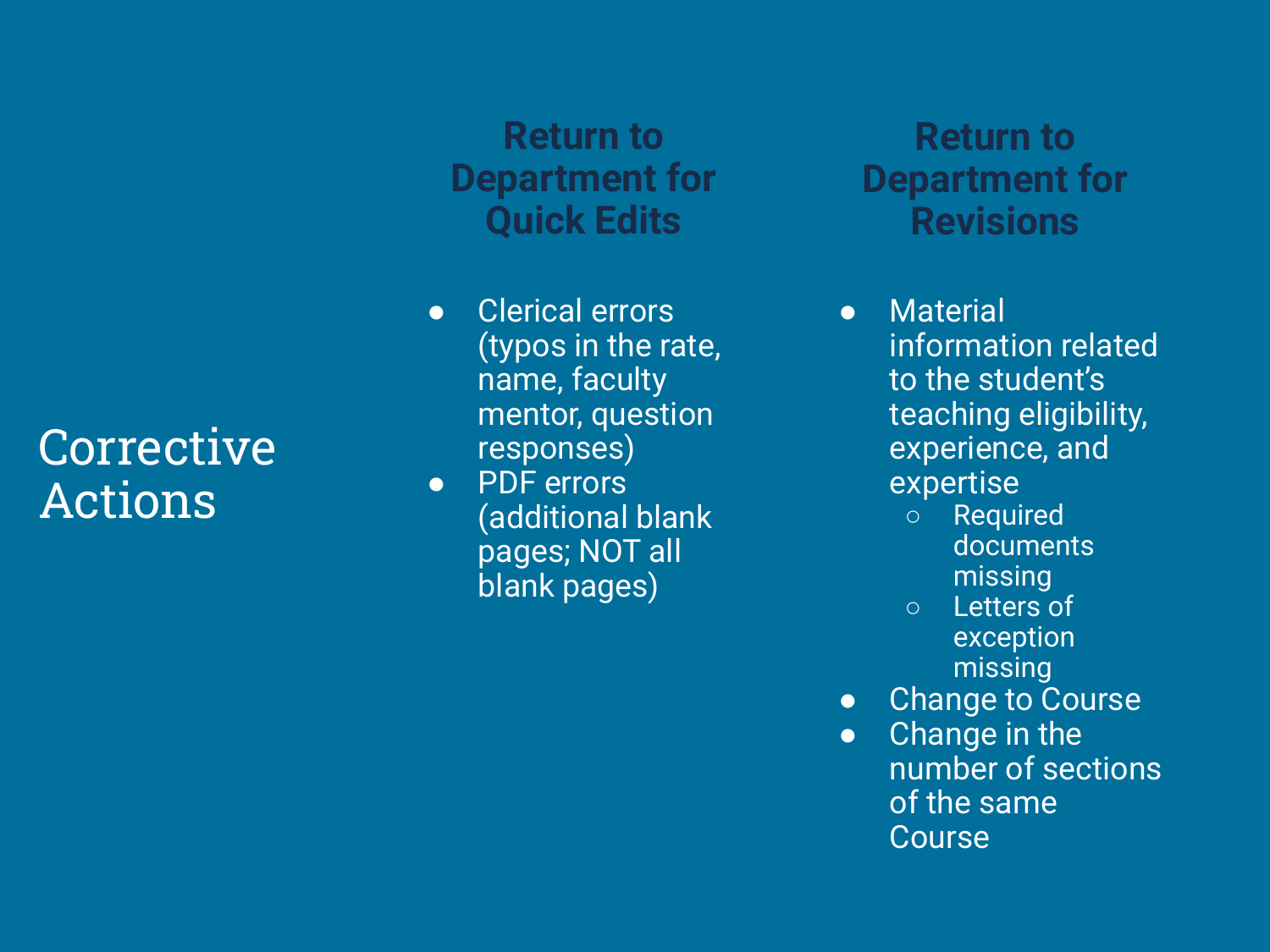#### Return to Department for Quick Edits

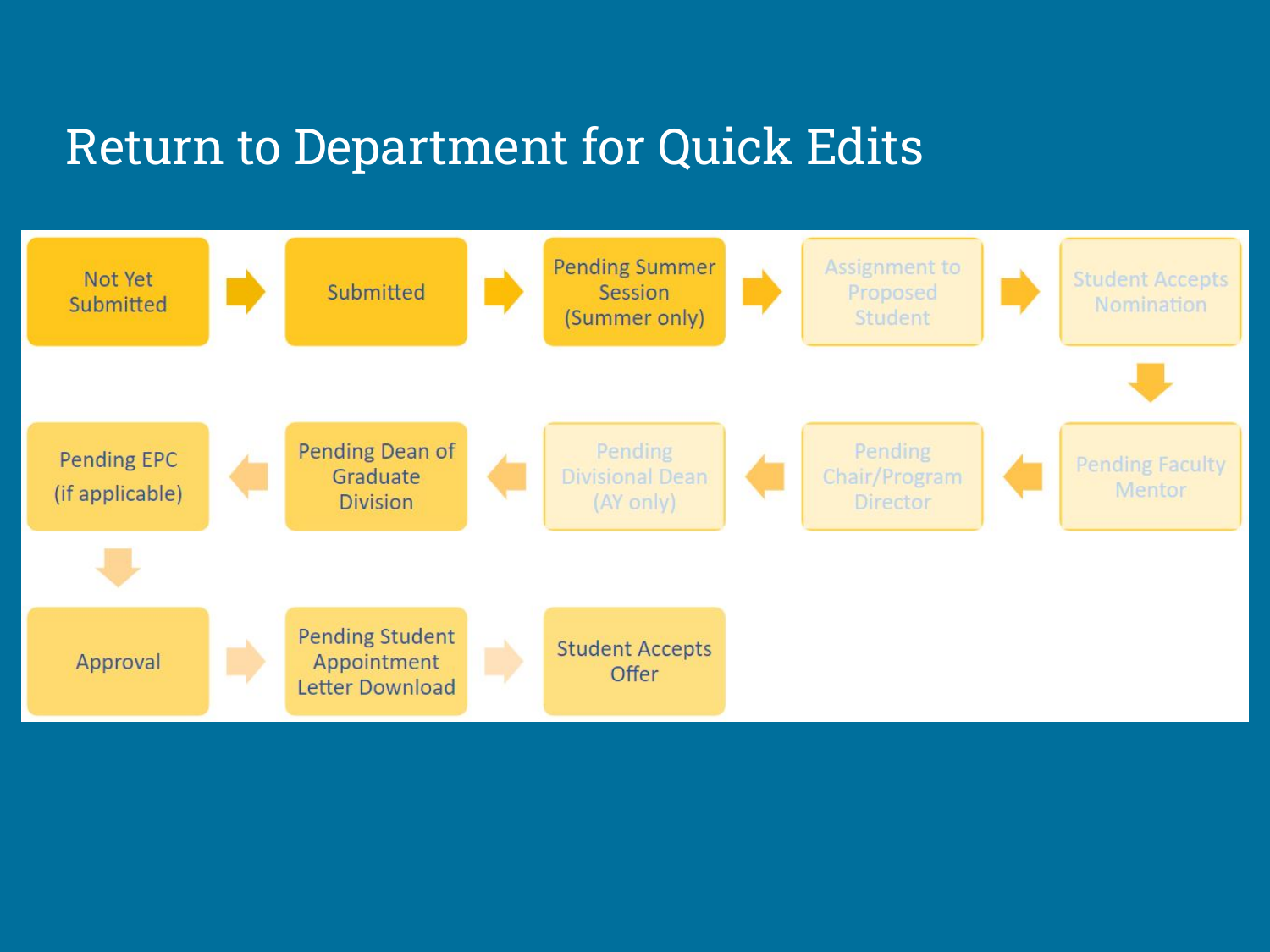#### Return to Department for Revisions

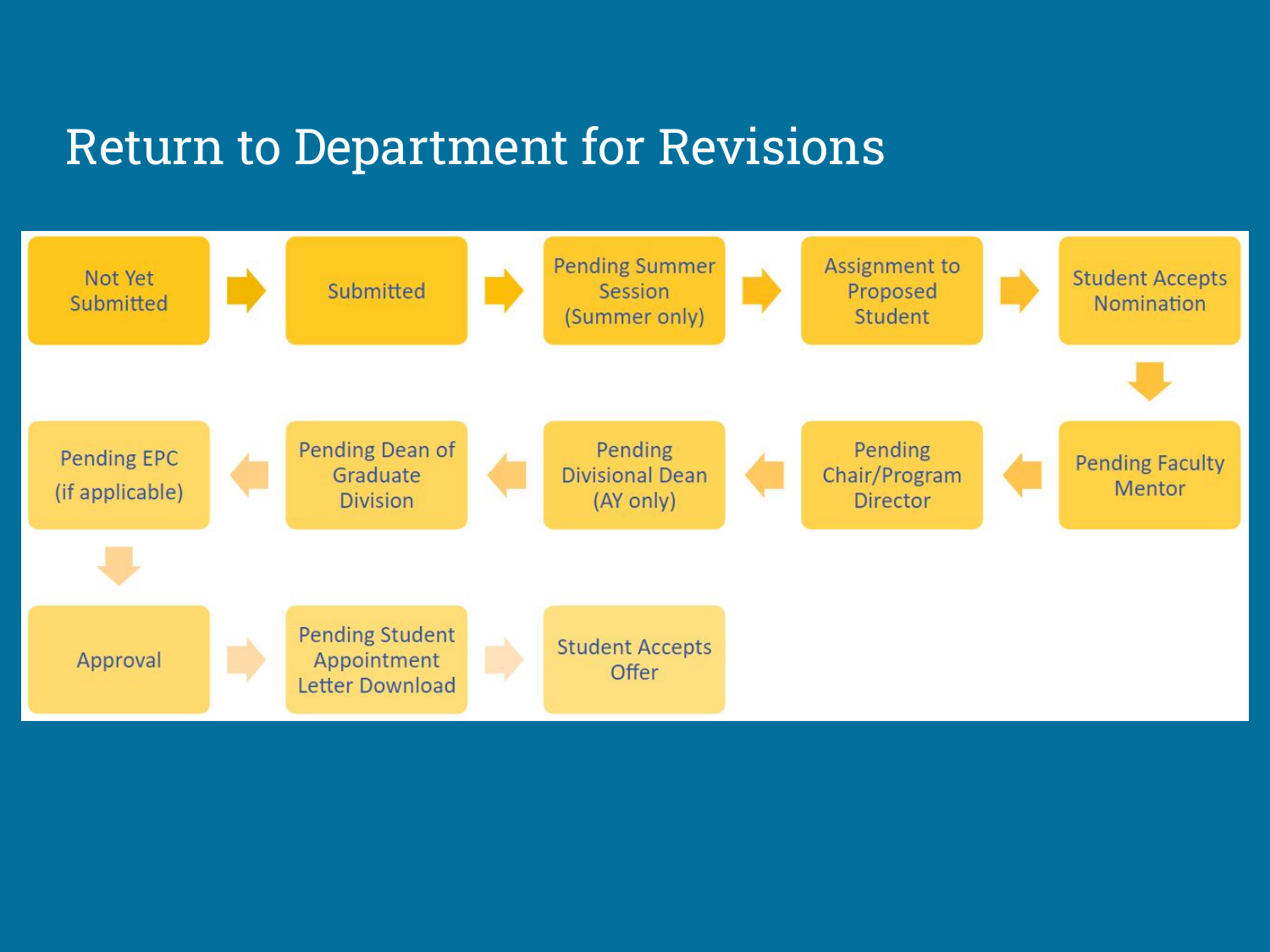

Contacts and Web Links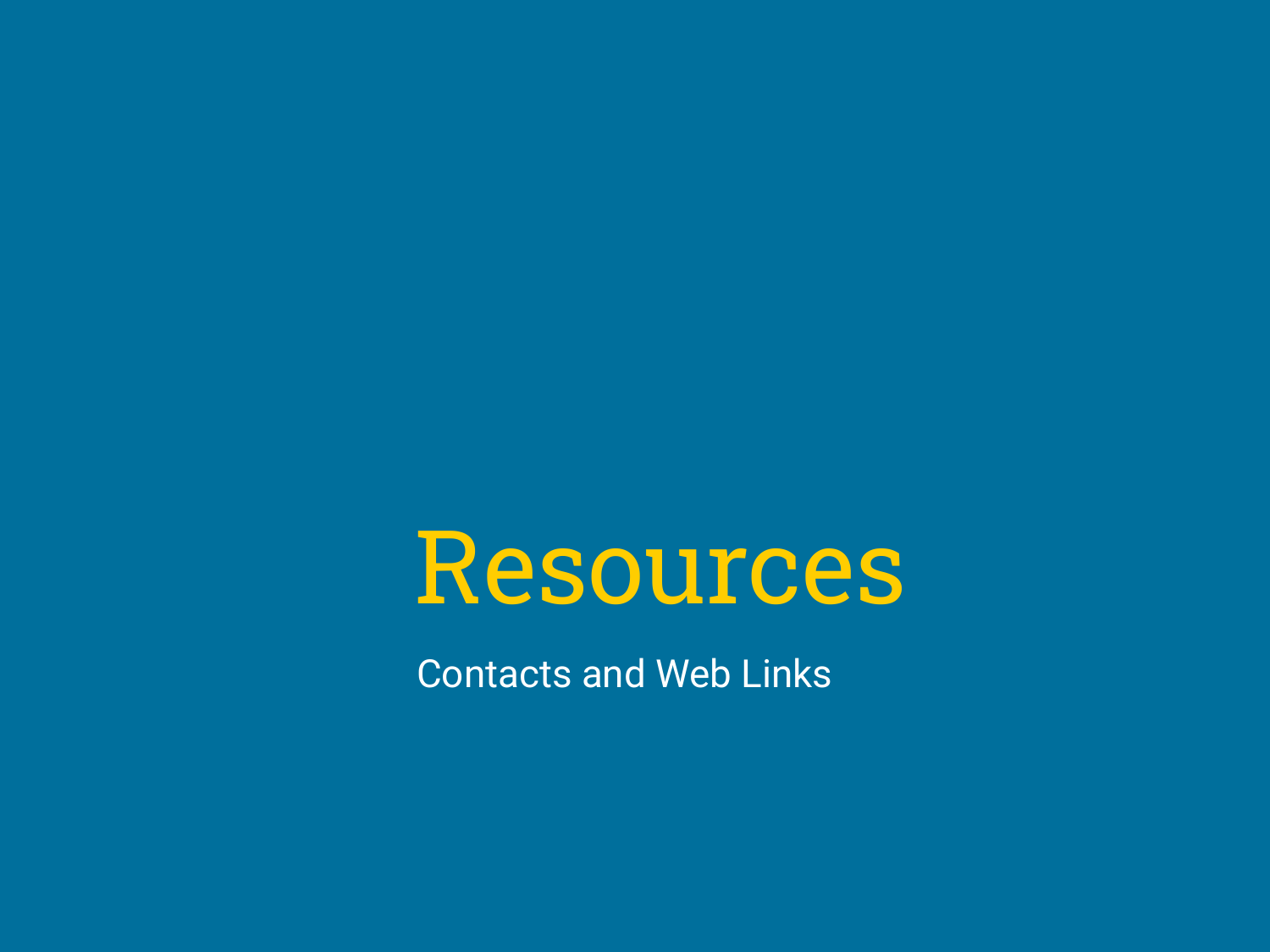#### Contacts

- IA System access, technical support, system feedback: o ATS, [ats@ucsd.edu](mailto:ats@ucsd.edu)
- Policy, appointment files, payroll data entry:
	- Graduate Student Employment team, [Services & Support](https://support.ucsd.edu/services)

• Student Committee Membership App ○ Contact the Admin in your department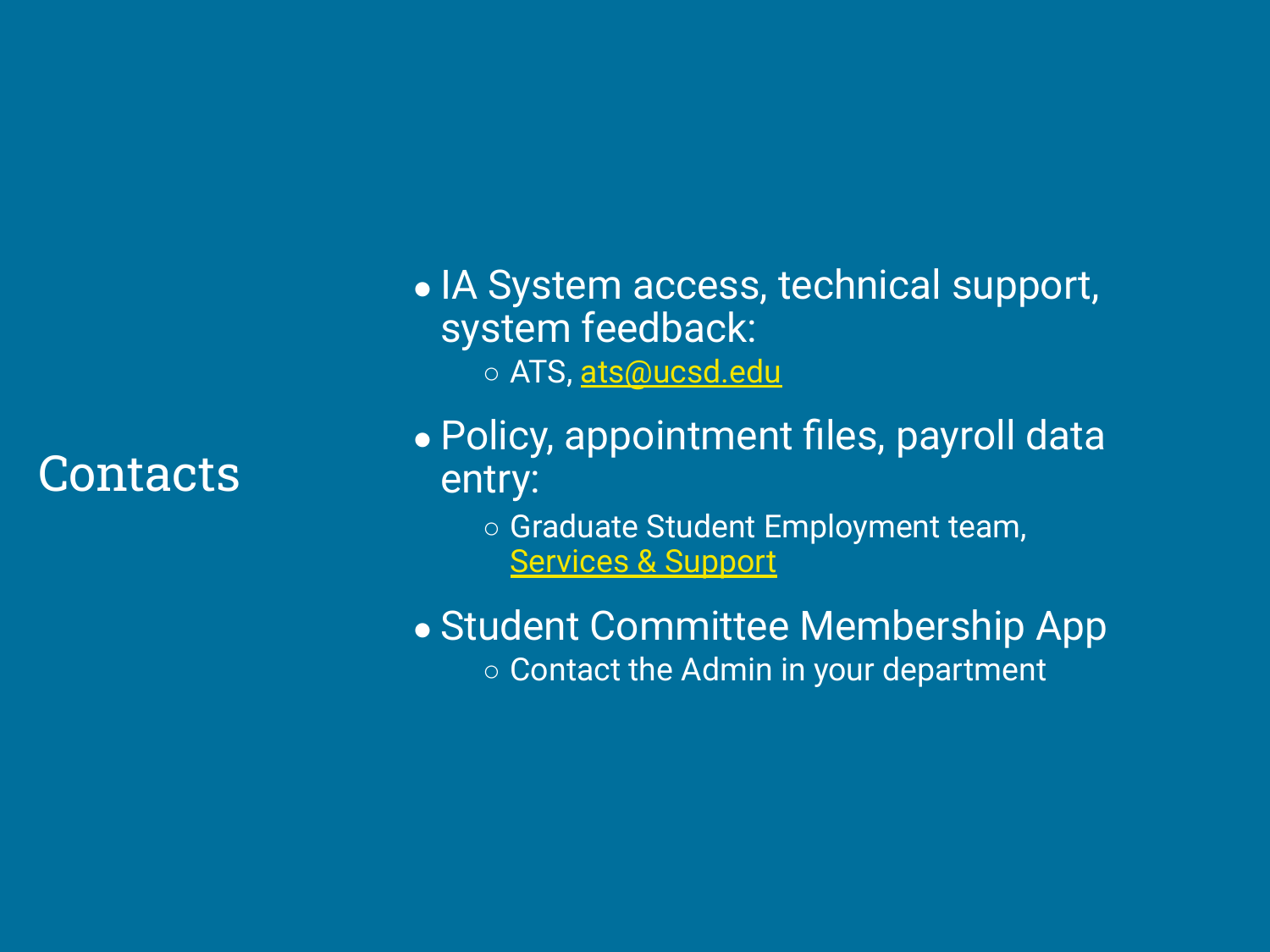### Microsoft Teams

Join us for conversations, quick questions, moral support, and more on Microsoft Teams!

**[Click this link to join the](https://teams.microsoft.com/l/team/19%3a4840e7091b0f4fd7822e7b8650384dd1%40thread.tacv2/conversations?groupId=56d780f5-30f1-401c-94e3-693480756b0c&tenantId=8a198873-4fec-4e76-8182-ca479edbbd60) [Graduate Student](https://teams.microsoft.com/l/team/19%3a4840e7091b0f4fd7822e7b8650384dd1%40thread.tacv2/conversations?groupId=56d780f5-30f1-401c-94e3-693480756b0c&tenantId=8a198873-4fec-4e76-8182-ca479edbbd60) [Employment Team!](https://teams.microsoft.com/l/team/19%3a4840e7091b0f4fd7822e7b8650384dd1%40thread.tacv2/conversations?groupId=56d780f5-30f1-401c-94e3-693480756b0c&tenantId=8a198873-4fec-4e76-8182-ca479edbbd60)**